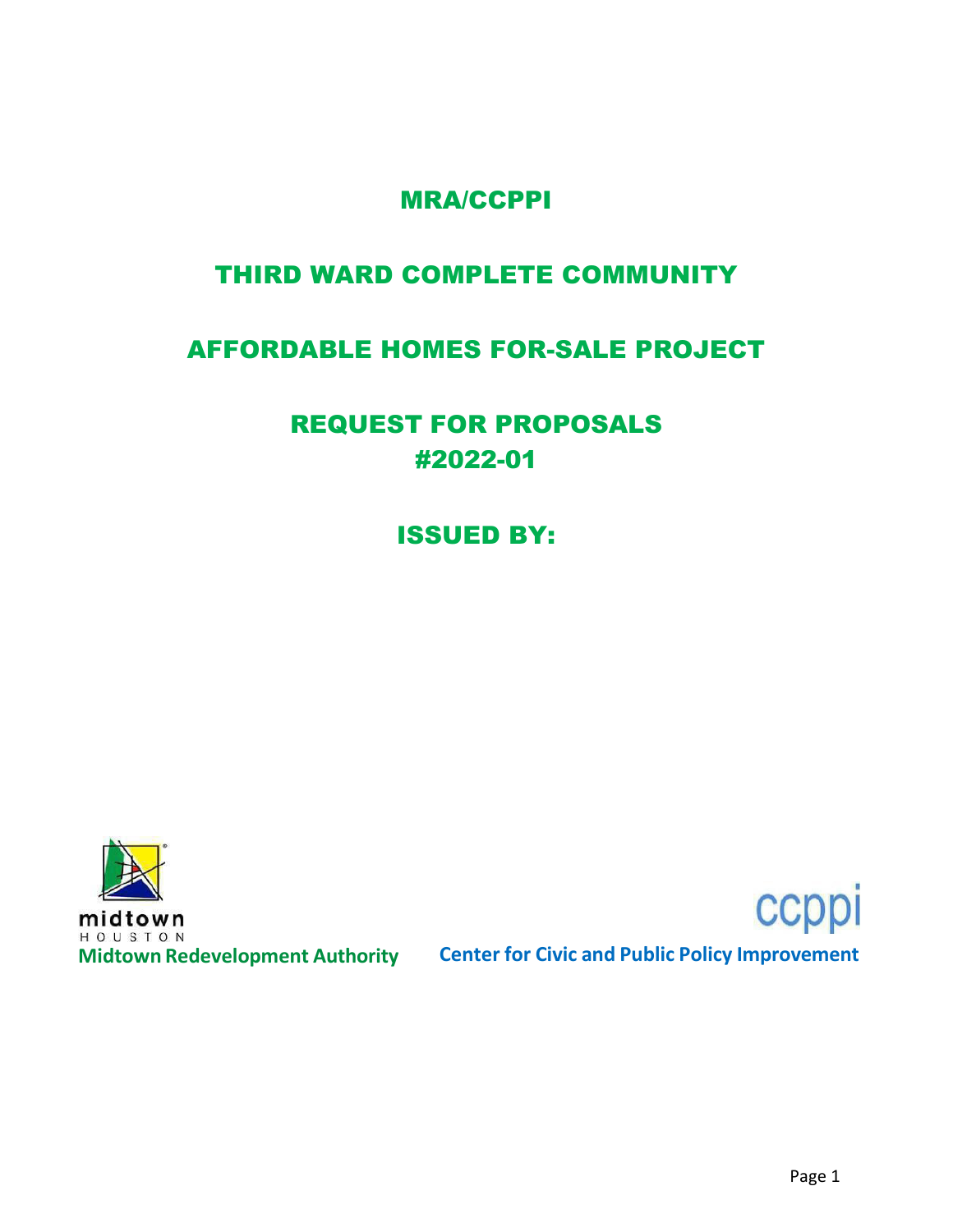### **THIRD WARD COMPLETE COMMUNITY AFFORDABLE HOMES FOR-SALE PROJECT REQUEST FOR PROPOSALS 2022-01**

#### **TABLE OF CONTENTS**

|                  |                                                                | <b>PAGE NUMBER</b> |
|------------------|----------------------------------------------------------------|--------------------|
| 1.0              | <b>INTRODUCTION</b>                                            | 4                  |
| 2.0              | <b>SCHEDULE OF EVENTS</b>                                      | 5                  |
| 3.0              | <b>REQUIRED QUALIFICATIONS</b>                                 | 6                  |
| 4.0              | PROGRAM OVERVIEW                                               | 6                  |
| 5.0              | ROLE OF SUCCESSFUL RESPONDENT                                  | 10                 |
| 6.0              | <b>REQUIRED SUBMITTALS</b>                                     | 10                 |
| 7.0              | <b>SCORING</b>                                                 | 13                 |
| 8.0              | <b>SUBMISSION OF PROPOSALS</b>                                 | 14                 |
| 9.0              | PROPOSAL FORMAT                                                | 14                 |
| 10.0             | <b>OWNERSHIP OF DOCUMENTS</b>                                  | 15                 |
| 11.0             | <b>COST OF SUBMISSIONS</b>                                     | 15                 |
| 12.0             | <b>EVALUATION PROCESS</b>                                      | 15                 |
| 13.0             | <b>WAIVERS</b>                                                 | 15                 |
| 14.0             | <b>AMENDMENTS TO RFP</b>                                       | 15                 |
| 15.0             | RIGHT TO ENTER INTO NEGOTIATIONS                               | 16                 |
| 16.0             | <b>COMMUNICATION</b>                                           | 16                 |
| 17.0             | MODIFICATION(S) TO SCOPE                                       | 16                 |
| 18.0             | <b>CANCELLATION OF RFP</b>                                     | 16                 |
| 19.0             | <b>WITHDRAWAL OF RESPONSES</b>                                 | 16                 |
| <b>EXHIBIT A</b> | <b>MAP OF CLUSTERS</b>                                         | 17                 |
| <b>EXHIBIT B</b> | LIST OF AVAILABLE TRACTS                                       | 18                 |
| <b>EXHIBIT C</b> | <b>DESIGN GUIDELINES</b>                                       | 20                 |
| <b>EXHIBIT D</b> | STATEMENT ACKNOWLEDGING PROGRAM TERMS AND<br><b>CONDITIONS</b> | 21                 |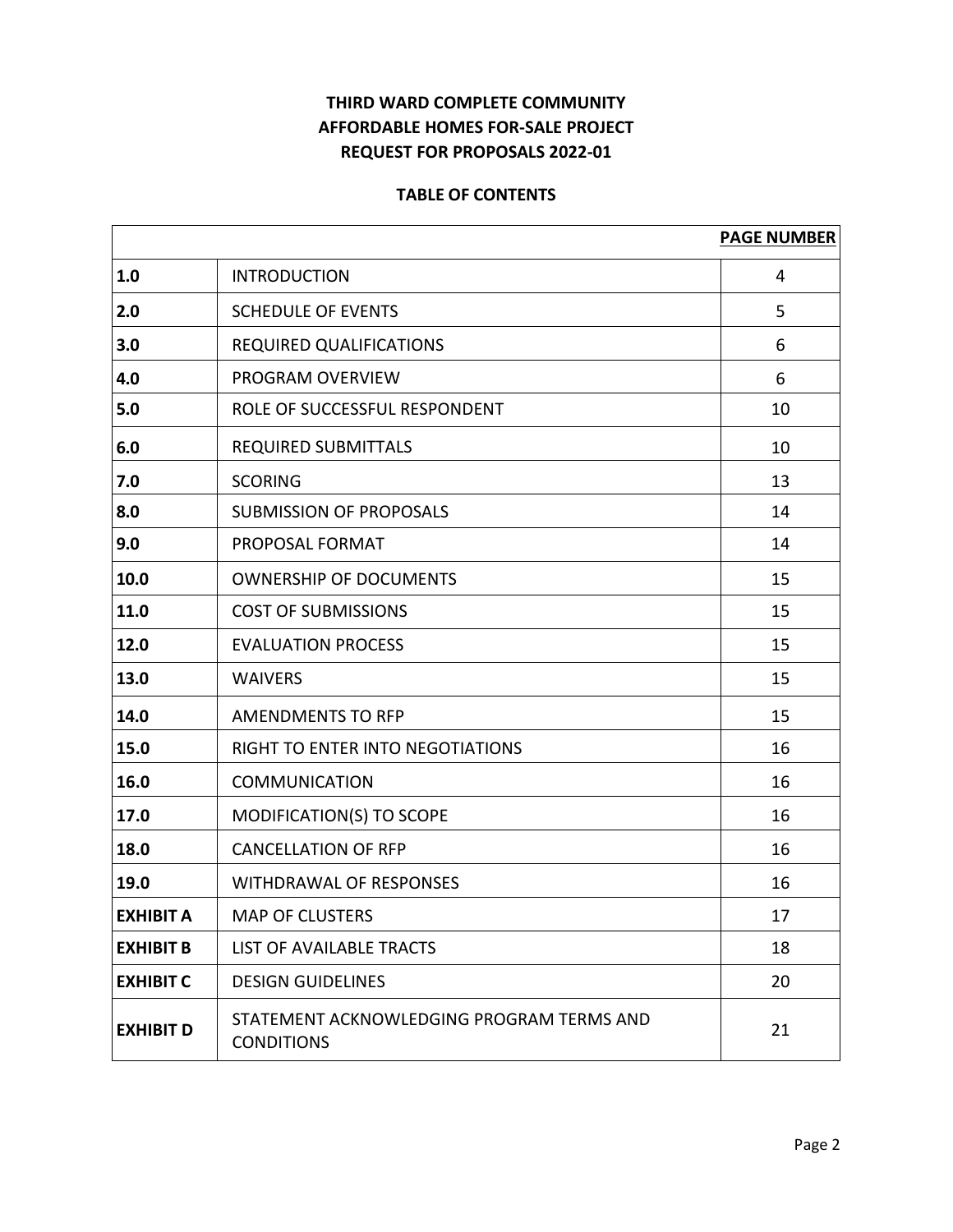| <b>EXHIBIT E</b> | ACKNOWLEDGEMENT OF HOMEBUYER ASSISTANCE AND<br>AFFORDABILITY PERIOD CERTIFICATION | 25 |
|------------------|-----------------------------------------------------------------------------------|----|
| <b>EXHIBIT F</b> | <b>RESPONDENT INFORMATION</b>                                                     | 26 |
| <b>EXHIBIT G</b> | SINGLE FAMILY PRICE AND COST BREAKDOWNS<br>(Per Home Plan Type)                   | 27 |
| <b>EXHIBIT H</b> | PRICE AND COST SUMMARY                                                            | 30 |
| <b>EXHIBIT I</b> | <b>CONFLICT OF INTEREST QUESTIONNAIRE</b>                                         | 31 |
| <b>EXHIBIT J</b> | <b>SUMMARY SHEET</b>                                                              | 32 |
| <b>EXHIBIT K</b> | <b>CHECKLIST</b>                                                                  | 33 |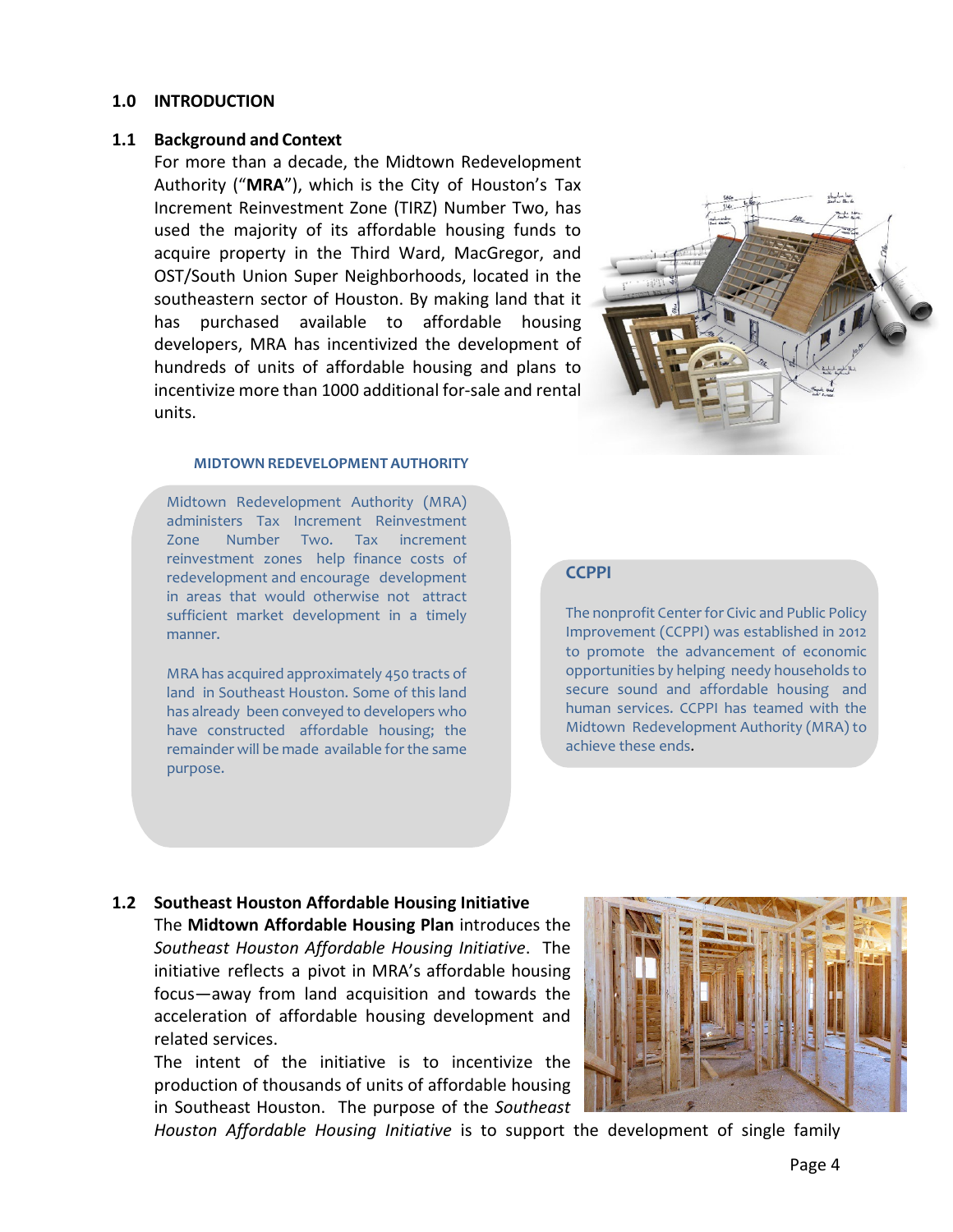detached and two-family attached for-sale homes by making MRA-owned land tracts in the Greater Third Ward, MacGregor, and OST/South Union super neighborhoods available to affordable homebuilders at nominal cost.

Developers are periodically invited to submit proposals for consideration for participation in the *Southeast Houston Affordable Housing Initiative.* The most recent is this Request for Proposals, which introduces the Sixty-Unit For Sale Affordable Housing Program that targets the Third Ward Super Neighborhood for the development of single family detached homes. Sixty MRA-owned tracts lots are being made available for this new initiative. These tracts are identified in **Exhibits A and B.** 

#### **1.3 Role of MRA**

As the owner of the tracts of land that are the subject of this RFP, MRA will ultimately enter into a Development and Purchase Agreement with the selected Respondent(s). MRA conveys sites on terms as necessary to ensure financial feasibility and long-term affordability.

#### **1.4 Role of CCPPI**

This RFP is being issued jointly by MRA and CCPPI (the "Collaborators"), pursuant to a planning grant agreement between MRA and CCPPI. Thusly, CCPPI will collaborate with MRA in all aspects of the reviews of responses that are submitted pursuant to this RFP. CCPPI will manage all communications with Respondents.

#### **2.0 SCHEDULEOF EVENTS**

The schedule of events that follows represents the estimation of the timetable that will be followed in connection with this RFP.

| <b>EVENT</b>                                           | DATE & TIME | <b>OTHER INFORMATION</b>                                                                                                                                                                                                                                                                                                                                                           |
|--------------------------------------------------------|-------------|------------------------------------------------------------------------------------------------------------------------------------------------------------------------------------------------------------------------------------------------------------------------------------------------------------------------------------------------------------------------------------|
| <b>RFP Release Date</b>                                | 5/25/2022   | N/A                                                                                                                                                                                                                                                                                                                                                                                |
| Deadline for<br><b>Questions or</b><br><b>Comments</b> | 6/8/2022    | All questions and comments must be<br>submitted via email to development@ccppi.org.                                                                                                                                                                                                                                                                                                |
| <b>Virtual RFP Pre-Bid</b><br>Conference               | 6/15/2022   | The virtual pre-bid conference will be held<br>utilizing Zoom. Please provide notification of<br>intent to participate by sending an email to<br>development@ccppi.org by 4:00 p.m. CDT on<br>Tuesday, June 12, 2022. Please provide your<br>entity name, and the names and email addresses<br>of those wishing to participate. CCPPI will<br>transmit Zoom credentials via email. |
| <b>RFP Response Due</b>                                | 7/20/2022   | shall be submitted<br>Responses<br>to<br>development@ccppi.org. Responses must be<br>received by 4 p.m. CDT on the specified date.<br>Responses received after the due date and<br>time will not be accepted. No exceptions.                                                                                                                                                       |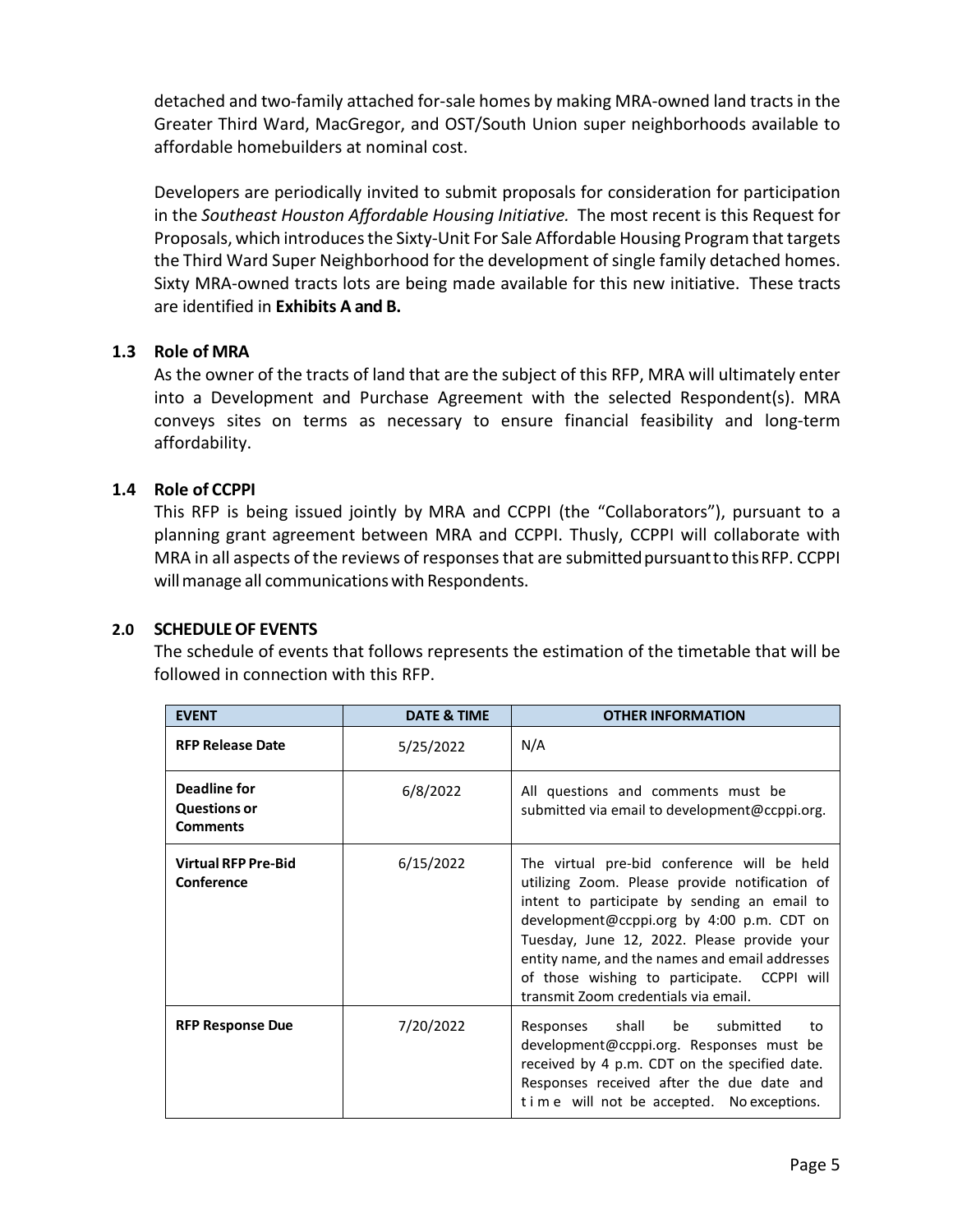MRA and CCPPI ("the Collaborators") reserve the right, at their sole discretion, to adjust this schedule of events as it deems necessary. In the event of a re-adjustment, CCPPI will communicate such adjustment in the form of an addendum to this RFP.

#### **3.0 REQUIREDQUALIFICATIONS**

Respondents must demonstrate experience and expertise in the following areas:

- Developing financial proformas
- Developing project development budgets
- Developing conceptual building layouts and elevations
- Developing conceptual site plans
- Demonstrate that the respondent has constructed a housing product that is similar in type, size and quality as that included in this submission.
- MBE and M/WBE planning and compliance
- Permitting and adherence to buildingcodes
- Ability to obtain the necessary financing for the proposed development of singlefamily housing
- Marketing and selling homes to qualified homebuyers

#### **4.0 PROGRAM OVERVIEW**

The intent of the *60-Unit For-Sale Affordable Homes Project* is to enable low-moderate income households to gain access to safe, sanitary affordable housing that is attractive in design, sound in construction, and in conformance with existing neighborhood character.

**Land costs/Homebuyer Assistance.** In support of the above goal, MRA conveys land tracts to for-profit developers at \$1.50 per square foot. Land is conveyed to nonprofit developers at no cost. MRA is subsidizing the cost of the Home by making the land available at this minimal cost. The value of the land, the "Homebuyer Assistance" is provided in the form of a Subordinate Lien Deed of Trust. Homebuyers must occupy the household for a period of twenty (20) years from the date of Homebuyer's purchase (Affordability Period), during which certain conditions apply.

**Target households and sales prices.** This RFP is designed to serve households with incomes between 80% and 110% of AMI. Maximum sales prices have been established for this RFP. **Table 1** below shows allowable maximum sales prices by unit type for single family homes for households below 90% AMI and those households at or above 90 – 110% AMI.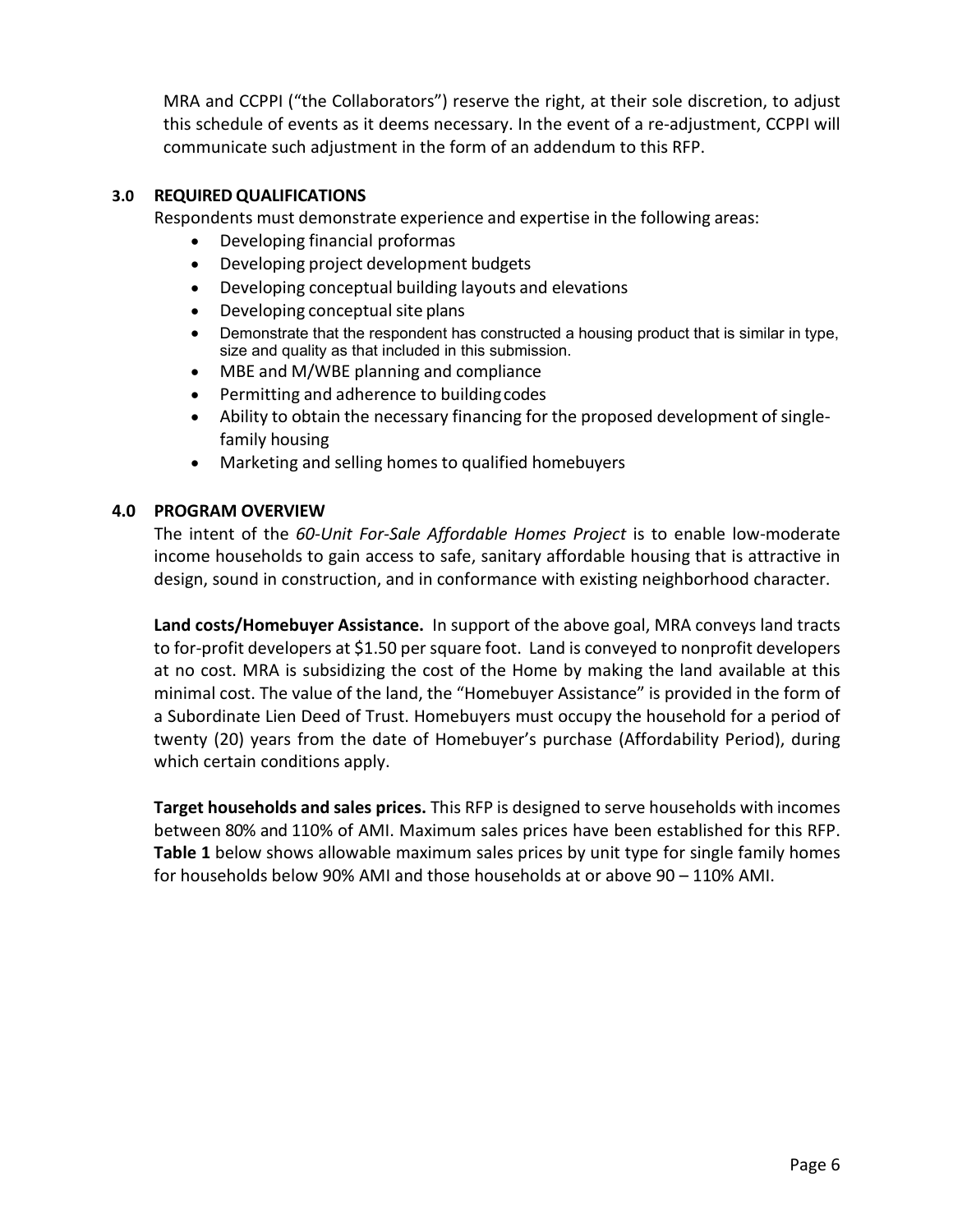| <b>TABLE 1</b>                 |  |
|--------------------------------|--|
| ALLOWABLE MAXIMUM SALES PRICES |  |

| <b>Maximum For Sale Home Prices for Households at 90% - 110% AMI</b> |                                                              |             |             |             |             |             |             |             |
|----------------------------------------------------------------------|--------------------------------------------------------------|-------------|-------------|-------------|-------------|-------------|-------------|-------------|
| Home Plan<br><b>Type</b>                                             | 1                                                            | 3           | 5           | 7           | 9           | 11          | 13          | 15          |
| Home square<br>footage/<br>single family                             |                                                              |             |             |             |             |             |             |             |
| detached only                                                        | 1100 sq.ft.                                                  | 1200 sq.ft. | 1300 sq.ft. | 1400 sq.ft. | 1500 sq.ft. | 1600 sq.ft. | 1700 sq.ft. | 1700 sq.ft. |
| <b>Bedroom size</b>                                                  | 2BR                                                          | 2BR         | 2BR         | 3BR         | 3BR         | 3BR         | 3BR         | 4BR         |
| <b>Sales Price</b>                                                   | \$163,490                                                    | \$172,990   | \$184,155   | \$210,700   | \$220,770   | \$230,840   | \$240,910   | \$261,050   |
|                                                                      | <b>Maximum For Sale Home Prices for Households Below 90%</b> |             |             |             |             |             |             |             |
| <b>Home Plan</b><br><b>Type</b>                                      | $\overline{2}$                                               | 4           | 6           | 8           | 10          | 12          | 14          | 16          |
| Home square<br>footage/<br>single family                             |                                                              |             |             |             |             |             |             |             |
| detached only                                                        | 1100 sq.ft.                                                  | 1200 sq.ft. | 1300 sq.ft. | 1400 sq.ft. | 1500 sq.ft. | 1600 sq.ft. | 1700 sq.ft. | 1700 sq.ft. |
| <b>Bedroom size</b>                                                  | 2BR                                                          | 2BR         | 2BR         | 3BR         | 3BR         | 3BR         | 3BR         | 4BR         |
|                                                                      |                                                              |             |             |             |             |             |             |             |

Table 2 below displays the HUD income guidelines for 2022. These guidelines are to serve as a guide to Respondents.

| <b>TABLE 2</b>                     |  |
|------------------------------------|--|
| <b>HUD INCOME GUIDELINES, 2022</b> |  |

| <b>Household Size</b> | 80% Area Median<br>Income (AMI) | 90% Area Median<br>Income (AMI) | 100% Area Median<br>Income (AMI) | <b>110% Area</b><br><b>Median Income</b> |
|-----------------------|---------------------------------|---------------------------------|----------------------------------|------------------------------------------|
| 1-person              | 50,480                          | 56,790                          | 63,100                           | 69,410                                   |
| 2-person              | 57,680                          | 64,890                          | 72,100                           | 79,310                                   |
| 3-person              | 64,880                          | 72,990                          | 81,100                           | 89,210                                   |
| 4-person              | 72,080                          | 81,090                          | 90,100                           | 99,110                                   |
| 5-person              | 77,840                          | 87,570                          | 97,300                           | 107,030                                  |
| 6-person              | 83,600                          | 94,050                          | 104,500                          | 114,950                                  |
| 7-person              | 89,360                          | 100,530                         | 111,700                          | 122,870                                  |
| 8-person              | 95,120                          | 107,010                         | 118,900                          | 130,790                                  |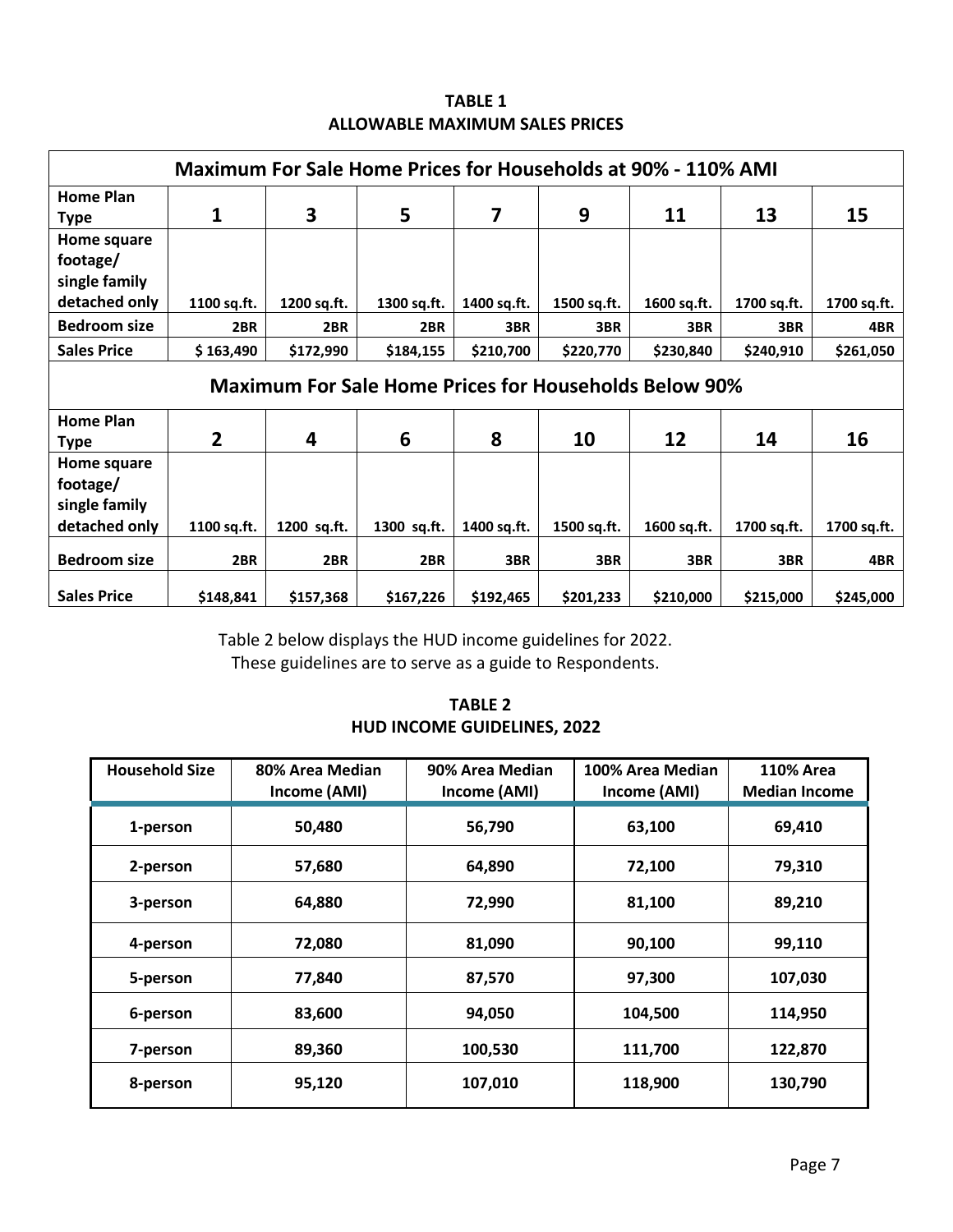**Available Tracts**. The MRA-owned tracts of land that are targeted for this project have been divided into clusters. *(See Exhibits A and B.)* Respondents may propose to build in one or more clusters but have to bid on an entire cluster; no "cherry-picking" or "mixing and matching" shall be allowed. The proposed homes in each cluster must include a mix of homes available to households below 90% AMI and to households at 90% AMI - 110% AMI as follows:

|                | .                      |  |                                   |  |  |  |
|----------------|------------------------|--|-----------------------------------|--|--|--|
| <b>Cluster</b> | <b>Number of Homes</b> |  | Below 90% AMI   At 90% - 110% AMI |  |  |  |
|                |                        |  |                                   |  |  |  |
|                |                        |  |                                   |  |  |  |
|                |                        |  |                                   |  |  |  |
|                |                        |  |                                   |  |  |  |
|                |                        |  |                                   |  |  |  |
|                |                        |  |                                   |  |  |  |

The Respondents are free to increase the number of homes for households at or below 90% AMI. Scoring points shall be awarded for such increases*. (See 7.0.)* 

**Units per Tract.** If, based on tract size, it is feasible to build more than one single family detached unit on a tract, this may be allowed.

**Design Guidelines.** Design guidelines are shown as **Exhibit C** of this document. Developers are asked to adhere to this guidance, as well as any requirements set forth in the Development and Purchases Agreement between the developer and Midtown Redevelopment Authority**.** Any exceptions must be approved by the collaborators.

**Development and Purchase Agreements.** MRA enters into development and purchase agreements with developers that are approved by action of the board at a regularly scheduled board meeting. These agreements contain terms that relate to affordability, sales price, reporting requirements, design standards, and recapture of land value.

**Developer Responsibility for Costs.** If selected, the Developer shall pay all costs and expenses associated with the Project. The Developer must demonstrate access to sufficient capital to perform its obligations or will have sufficient capital to perform its obligations at the time that it needs such capital.

**Homebuyer Education.** Pursuant to an agreement with CCPPI, the Houston Area Urban League (HAUL) provides homebuyer education training that includes guidance related to affordability terms and conditions for potential buyers who have been referred by designated developers. Since HAUL also has a pool of interested households that have not been referred by these designated developers, HAUL can potentially work with developers who successfully apply to this program to refer qualified homebuyers to them.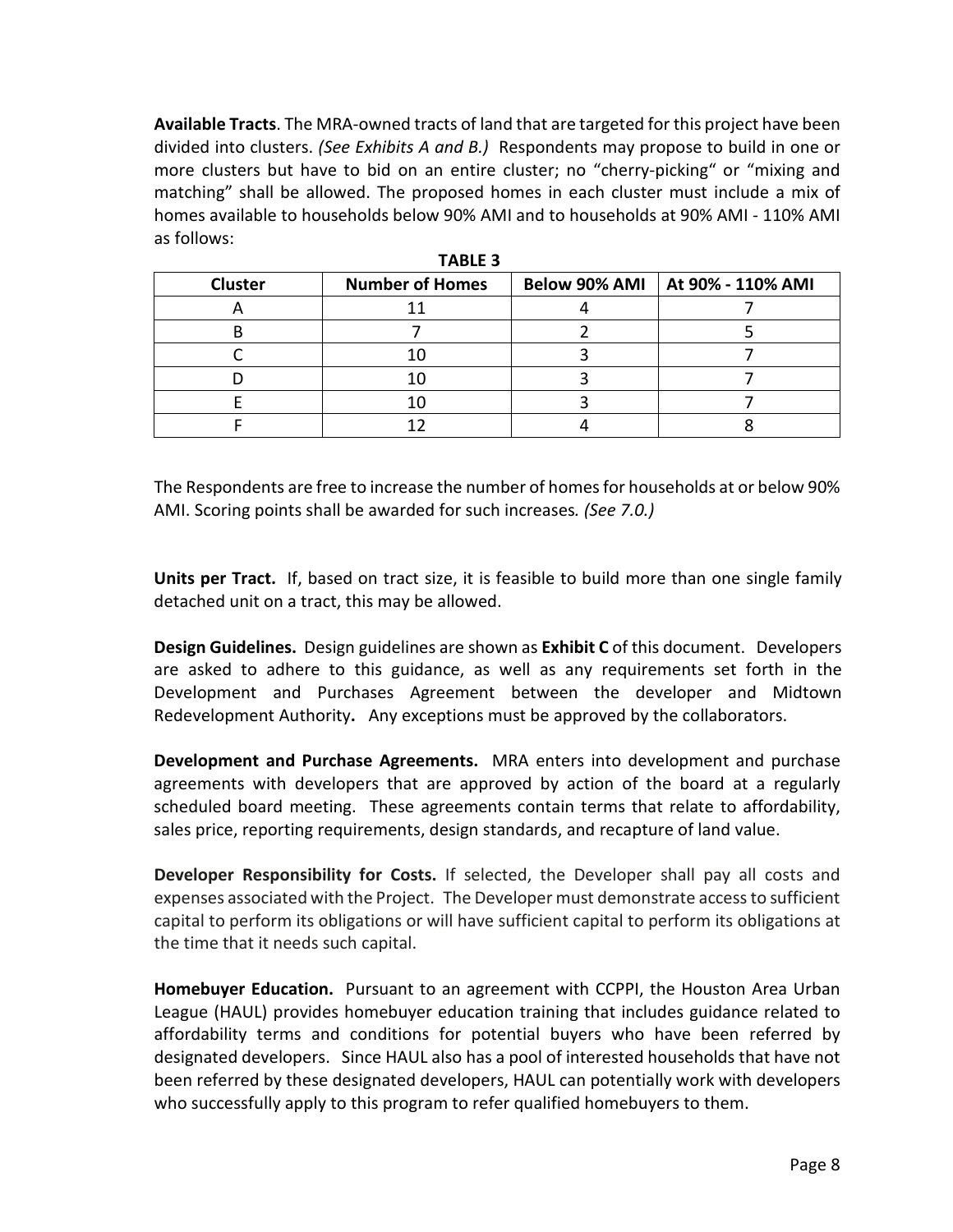Alternatively, developers who successfully apply to this program may refer potential homebuyers to another local HUD-certified homebuyer education program. However, the alternate homebuyer education provider will be required to collaborate with CCPPI to ensure that its training includes guidance related to the affordability terms and conditions.

**Statement Acknowledging Program Terms and Conditions. Exhibit D** of this document is a Statement of Acknowledgement of Program Conditions. This notarized statement must be completed by successful Respondents (*aka* seller) and the homebuyer prior to the sale of a home under the embodied herein.

**Respondent acknowledgement of homebuyer assistance and affordability period certification**. **Exhibit E** is required to be completed by all Respondents.

**Recapture Policy.** The Southeast Houston Affordable Housing Initiative is designed to preserve and revitalize the communities where MRA-owned land is located. As such, the deterrence of aftermarket speculation is reflected in an MRA policy that is designed to recapture some of the value of the MRA-conveyed land on which a developer builds for-sale homes. Recapture conditions (aka known as affordability period conditions) are triggered when an original qualified homebuyer seeks to sell the home within the defined affordability period.

**Tenure and Use.** Homebuyers must agree to occupy any home that is purchased through this program as their principal residence. The home and any improvements constructed on the property, shall (i) be used exclusively to provide affordable housing for a period of not less than the affordability period that is being finalized at this writing; (ii) be owned and occupied by a Qualified Homebuyer as such Qualified Homebuyer's principal residence at all times during the Affordability Period, (iii) not be used as a rental house, lodging house, rooming house, hotel, "bed and breakfast", or listed on AIRBNB or other similar listing services for short-term or long-term lease or rental.

Moreover, a home shall not be used for any commercial, business, or professional purpose and must comply with the Project Specifications that will be provided to developers who successfully apply to this program via the Development Agreement that will be executed with successful applicants.

**Household Defined.** For-sale homes built under the program shall be occupied by a family, as defined by the United States Census Bureau. Families may be a "married couple family," "female householder, no spouse present" or "male householder, no spouse present." All people in a household who are related to the householder by birth, marriage, or adoption are regarded as members of his or her family.

**Verifiable Income and Gift Toward Purchase.** It is the client's responsibility to provide verifiable sources of income. Gift letters may be accepted for this program up to a total of \$10,000.00 in United States currency.

**Reporting.** A monthly progress report is required. Once land tracts have been conveyed to developers successfully applying to the program described herein, a format for this report will be provided.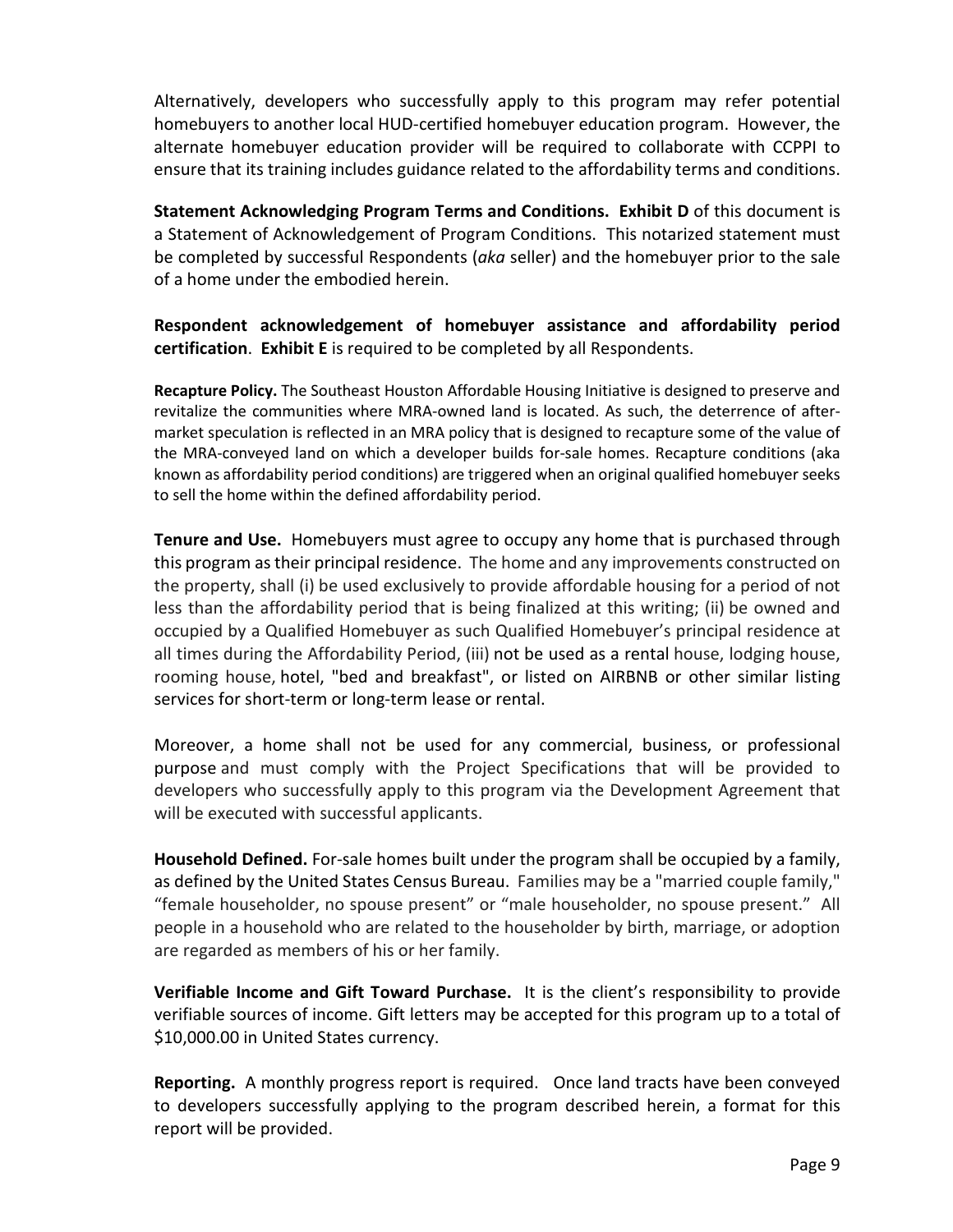**Subsidy Layering.** MRA's conveyance of land at minimum cost is a form of subsidy. Homebuyers may also seek down payment assistance and other forms of subsidy from the City of Houston and other sources, including a gift toward purchase. (See above for the condition related to gifts toward purchase.)

*Developers approved for participation in the Third Ward Complete Community 60-Unit for Sale Affordable homes program are strongly encouraged to make homebuyers aware that homebuyer down payment assistance is available from the City of Houston and other sources*.

**Expediency.** Because it is important for projects to be completed in a timely manner once land is conveyed, in the Purchase and Development Agreement with developers that are selected to participate in the program described herein, Midtown Redevelopment Authority will specify a length of time within which a project must reach completion. Projects are not deemed complete until the Midtown Redevelopment Authority has received all necessary documentation from the Developer as described herein, and the Executive Director of the Authority provides written confirmation that the Authority deems the Project completed.

**Effective Period for Sales Prices Proposed Herein.** Sales prices displayed in proposal responses shall be deemed effective for a period of six (6) months from the date of submission of proposal by Respondent.

#### **5.0 ROLE OF SUCCESSFUL RESPONDENT**

The successful Respondent to this RFP will perform the duties that follow.

- Engage in pre-development activities including any required environmental and geotechnical testing, architectural and engineering work, analysis of the condition of existing utilities at the site, site analysis, replating (if necessary), and financial feasibility.
- Obtain all necessary approvals and permits
- Develop and manage a project budget and implementation timetable
- Secure financing for the project
- Coordinate all development activities
- Oversee construction and ensure completion in a timely manner
- Market completed homes to eligible homebuyers
- Ensure homebuyers complete the Homebuyer Training and Certification of Income Eligibility through the Houston Area Urban League
- Perform all activities necessary to close the sale of the property to a qualified homebuyer

#### **6.0 REQUIRED SUBMITTALS**

Respondents shall submit proposals wherein required exhibits appear in alpha order and required attachments also appear in alpha order.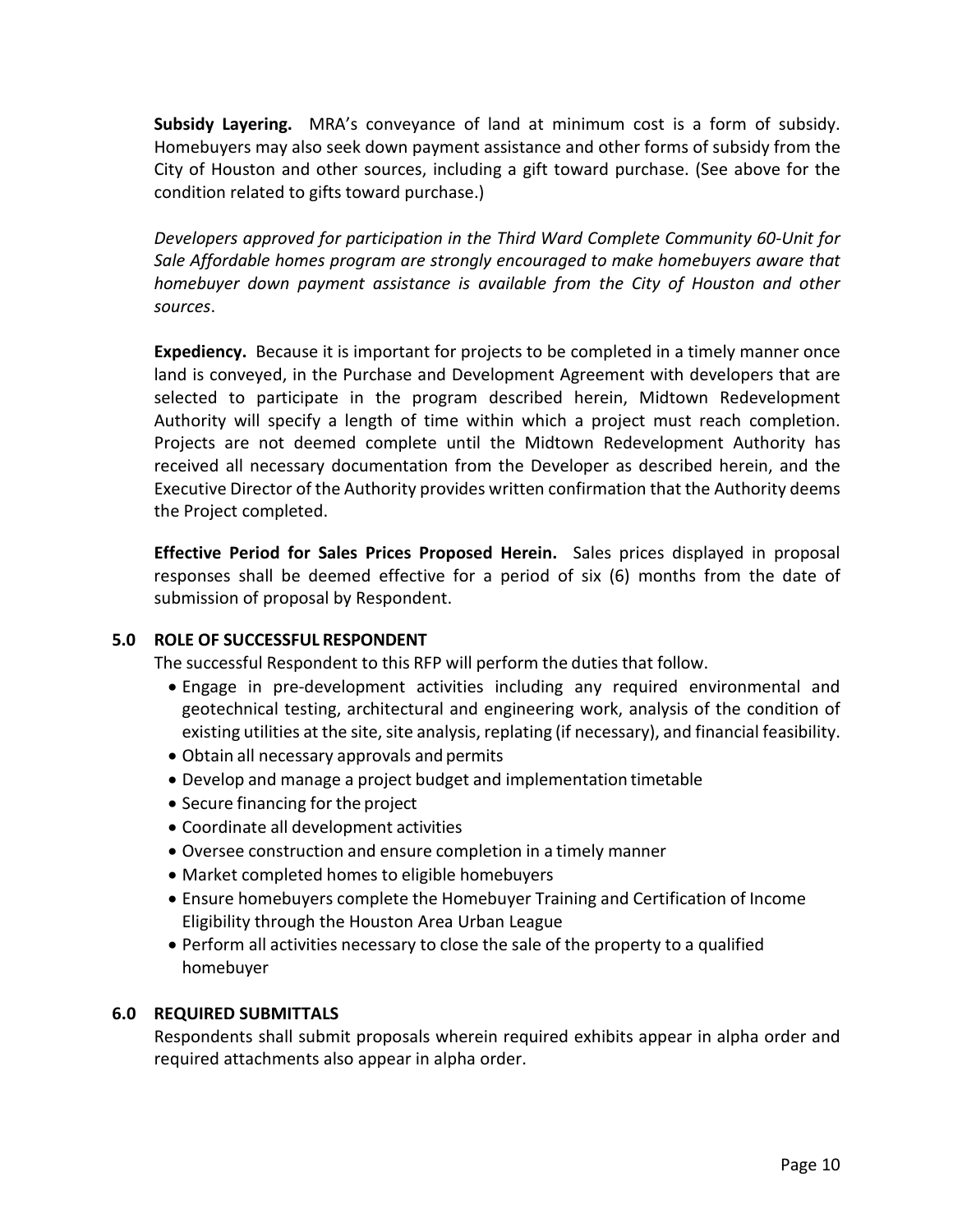#### **A. RESPONDENT INFORMATION**

Please complete the worksheet shown as **Exhibit F**. Attach Respondent's Certificate of Formation and label it *Exhibit F-1*.

#### **B. PROJECT DESCRIPTION**

Please attach a sheet labelled *"Attachment A: Project Description,"* explaining what is being proposed, in terms of design features, exterior façade, material, number of stories, types of finishes, whether garages are planned and if not, how parking will be accommodated and other design features.

Please note that additional information may be requested during the review process.

#### **C. EXPLANATION OF ROLES AND RESPONSIBILTIES**

Please attach a sheet labelled *"Attachment B: Explanation of Roles and Responsibilities,"* containing a detailed explanation of the roles and responsibilities of all team members and any other entities financially or otherwise involved in development of the homes. **Please also include an organization chart, as** *Attachment B-1***.**

#### **D. NAMES OF PROJECT PROFESSIONALS**

Please attach a list labelled "*Attachment C: Project Professionals.*" Please include Developer, Builder (if different from Respondent), Architect, Engineer, Landscape Architect, Realtor, and other professionals to be engaged for all services, including replatting.

#### **E. DEVELOPMENT EXPERIENCE**

Attach a sheet that is labeled "*Attachment D: Development Experience*." Please provide a narrative that demonstrates the experience, capacity, and resources of the team with respect to planning, financing, guaranteeing, constructing single family homes and selling homes to qualified homebuyers.

Please emphasize the Respondent's team's previous experience developing single family detached housing of similar size, type and quality of what is being proposed. Please include the number of units built. Please include any experience the Realtor or other team members have identifying affordable homebuyers and closing sales subject to affordability restrictions.

#### **F. FLOOR PLANS/RENDERINGS**

Please attach one or more sheets labelled "*Attachment E: Floor Plan/Renderings/Design Approach*." Please attach a floor plan for each home plan type with applicable street addresses and indicate the numeric designation for the home type from Table 1 thereon. Also submit a rendering for each home plan type labelled with the applicable street addresses.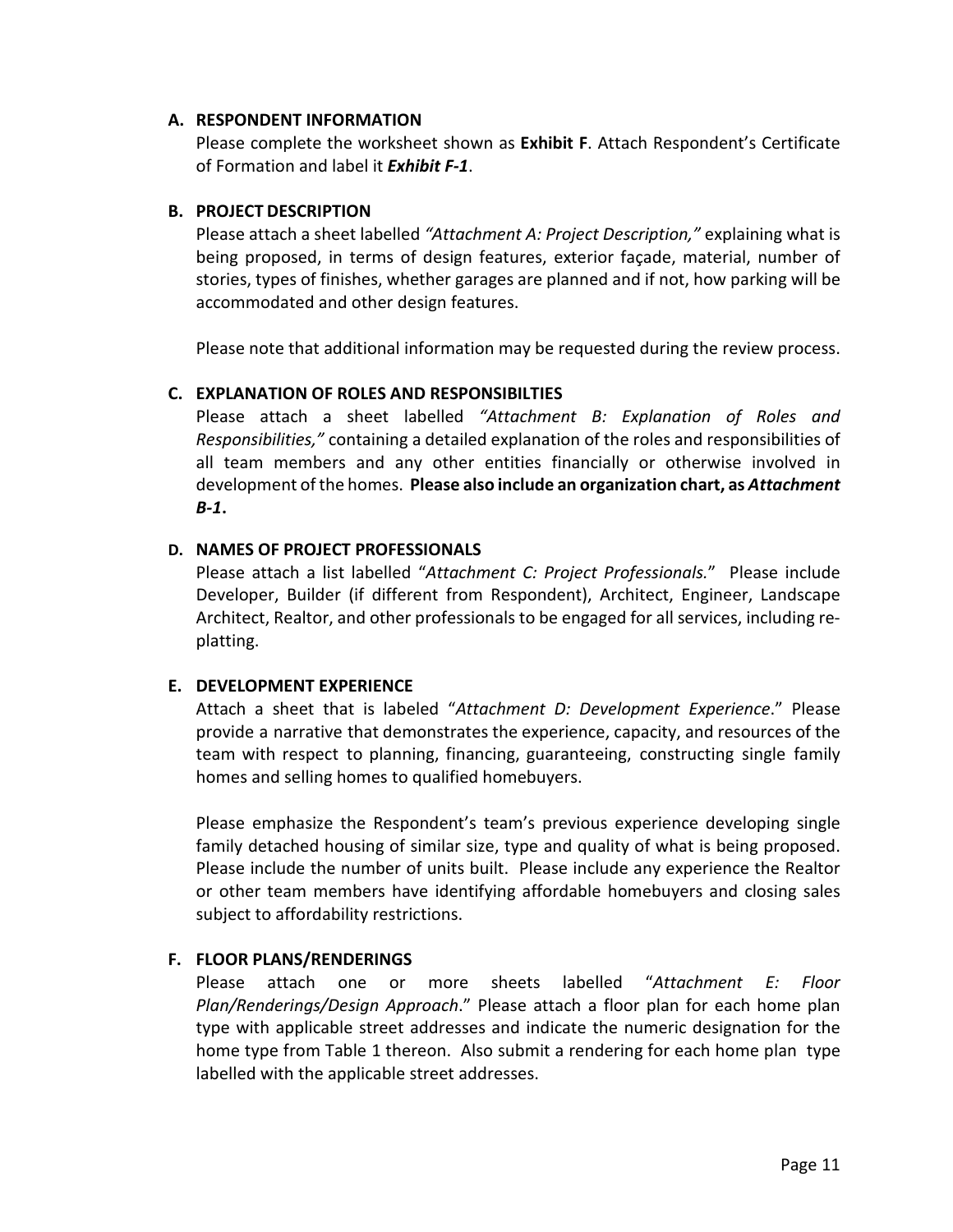#### **G. PROJECT TIMING**

The timely completion of projects is critically important to MRA and CCPPI. Therefore, Respondents will be evaluated based on information in the response demonstrating that the Respondent has the capacity and resources to implement the proposed project in a timely manner. Provide a narrative describing current development obligations of the Respondent (scope of project, personnel and financial resources committed, and time period); as well as any development projects that are in the pipeline or are being pursued. The proposal must include a description of how such current obligations and future opportunities may impact the development that is the subject of this RFP.

Please label the narrative "*Attachment F: Project Timing*."

#### **H. HOME COST AND SALES PRICE WORKSHEET**

A preliminary development budget is required to be submitted. Respondents are required to submit the worksheet displayed herein as **Exhibit G** for each home type in the cluster. Where there is more than one home for the unit type, please list all addresses and HCAD numbers applicable to each home. If Respondent is including proposals for more than one cluster, this document(s) must be completed separately for each cluster.

#### **I. PRICE AND COST SUMMARY**

Respondents are required to use the worksheet displayed herein as in **Exhibit H** to reflect the total costs of all homes within the cluster**.** 

If more than one cluster is being proposed, this worksheet must be completed separately for each cluster.

#### **J. EVIDENCE OF PRELIMINARY FINANCIAL COMMITMENT**

Please include evidence of preliminary financial commitment for the total amount . Label it "Attachment G: Evidence of Preliminary Financial Commitment."

#### **K. SITE LAYOUT(S)**

If proposing to build more than one unit on a tract of land, please attach a site layout for the requested tract, displaying each unit to be constructed. Use the label *Attachment H: Site Layout*." If more than one layout, utilize the protocol H-1, H-2, etc.

#### **L. M/WBE PARTICIPATION**

The M/WBE goal is 20 percent of the project budget. Respondents who can demonstrate that their firm is classified as an M/WBE must submit documentation of such M/WBE certification with a local, state, or federal government, or other evidence of M/WBE status, such as a signed and notarized affidavit will not have to meet this goal.

Respondents who are not themselves classified as an M/WBE must submit a one-page plan with this RFP, demonstrating how the goal will be met. Where the M/WBE goal is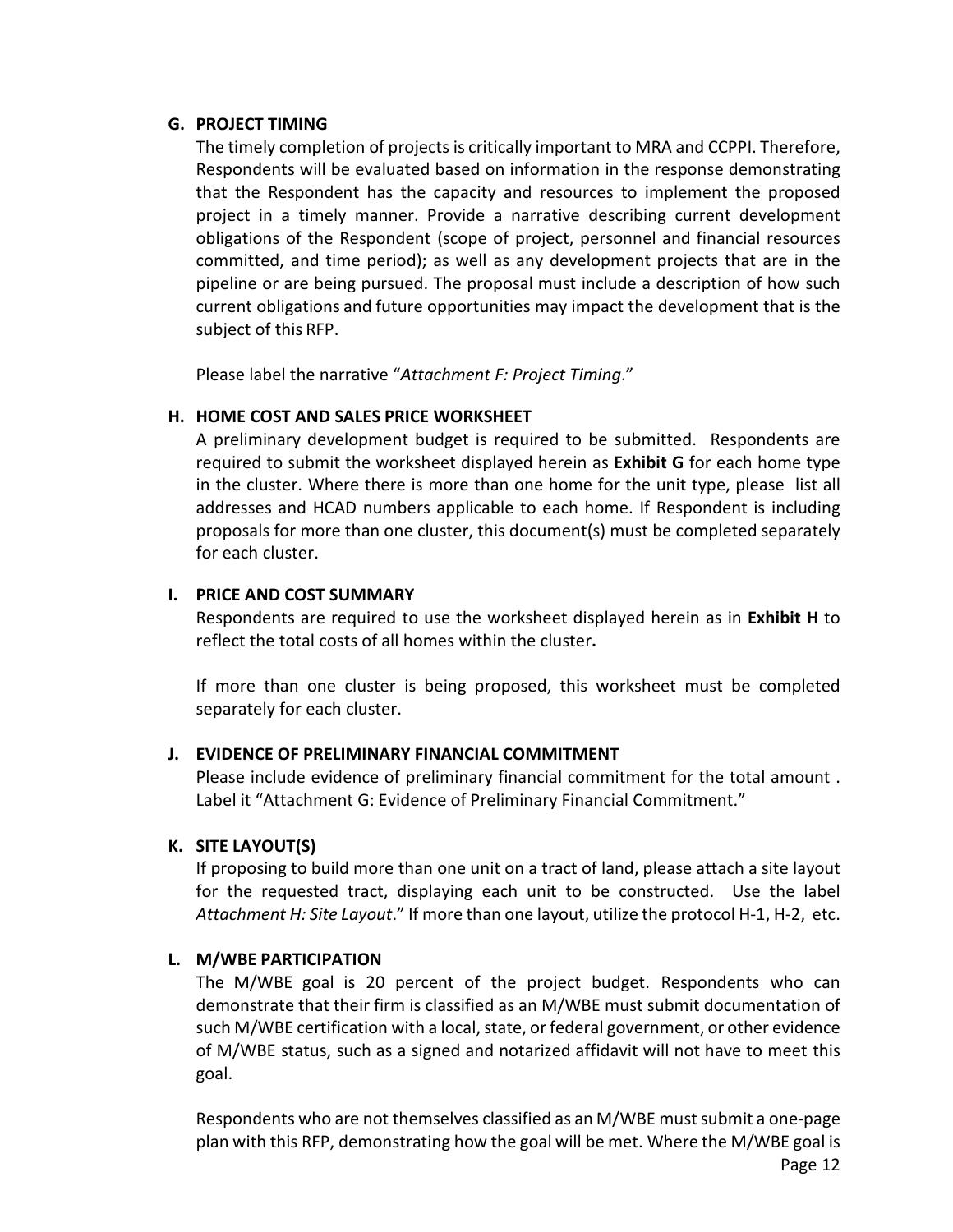to be met by teaming with an M/WBE subcontractor, the percent of the total development cost attributable in the detailed budget to each M/WBE team member must be specifically identified, with the total adding up to 20 percent.

Please attach to the proposal as "*Attachment I: M/WBE Plan*." *The M/WBE plan shall not count against the page limit imposed herein.*

#### **M. SECTION 3 EFFORTS**

The federal Section 3 policy shall apply to the project. This policy seeks to guarantee that employment and other economic opportunities be directed toward low- and verylow-income persons, particularly those who are recipients of government assistance for housing. Unless Respondent is a Section 3 entity, for which Respondent must provide documentation, Respondent shall submit a one-page plan that describes how Respondent plans to address the federal Section 3 policy. *This plan shall not count against the page limit imposed herein.*

Please attach to the proposal as "*Attachment J: Section 3 Plan*." *The Section 3 Plan shall not count against the page limit imposed herein.*

#### **N. CONFLICT OF INTEREST FORM**

Please complete the questionnaire shown as **Exhibit I.** Conflicts of interest shall be addressed in the manner proscribed by law.

#### **0. SUMMARY SHEET**

Please complete the Summary Sheet shown as **Exhibit J.**

#### **P. MARKETING PLAN**

Please attach a Marketing Plan to the proposal as "*Attachment K: Marketing Plan.* In the plan, please describe the activities in which you will engage to reach out to existing Third Ward Complete Community residents to make them aware of your plans to build homes in the neighborhood. Please describe such activities as postings and distributions of culturally and linguistically relevant collateral Marketing Fact Sheets, appearances at community meetings (e.g., Third Ward Super Neighborhood Council meetings and meetings of Third Ward civic clubs), and any other outreach activities in which your team plans to engage.

#### **7.0 SCORING**

Responses to this RFP will be scored by an Evaluation Committee that consists of MRA and CCPPI representatives, as well as any affordable housing contractors engaged by MRA or CCPPI. This committee will review submissions for the purpose of evaluating the proposal based on the submitted requirements in Section 6 of this RFP. The maximum points that may be achieved for each requirement are as follows:

#### **A. Project Description (2 Points)**

- **B. Development Experience (10 points**)
- **C. Roles and Responsibilities (10 points)**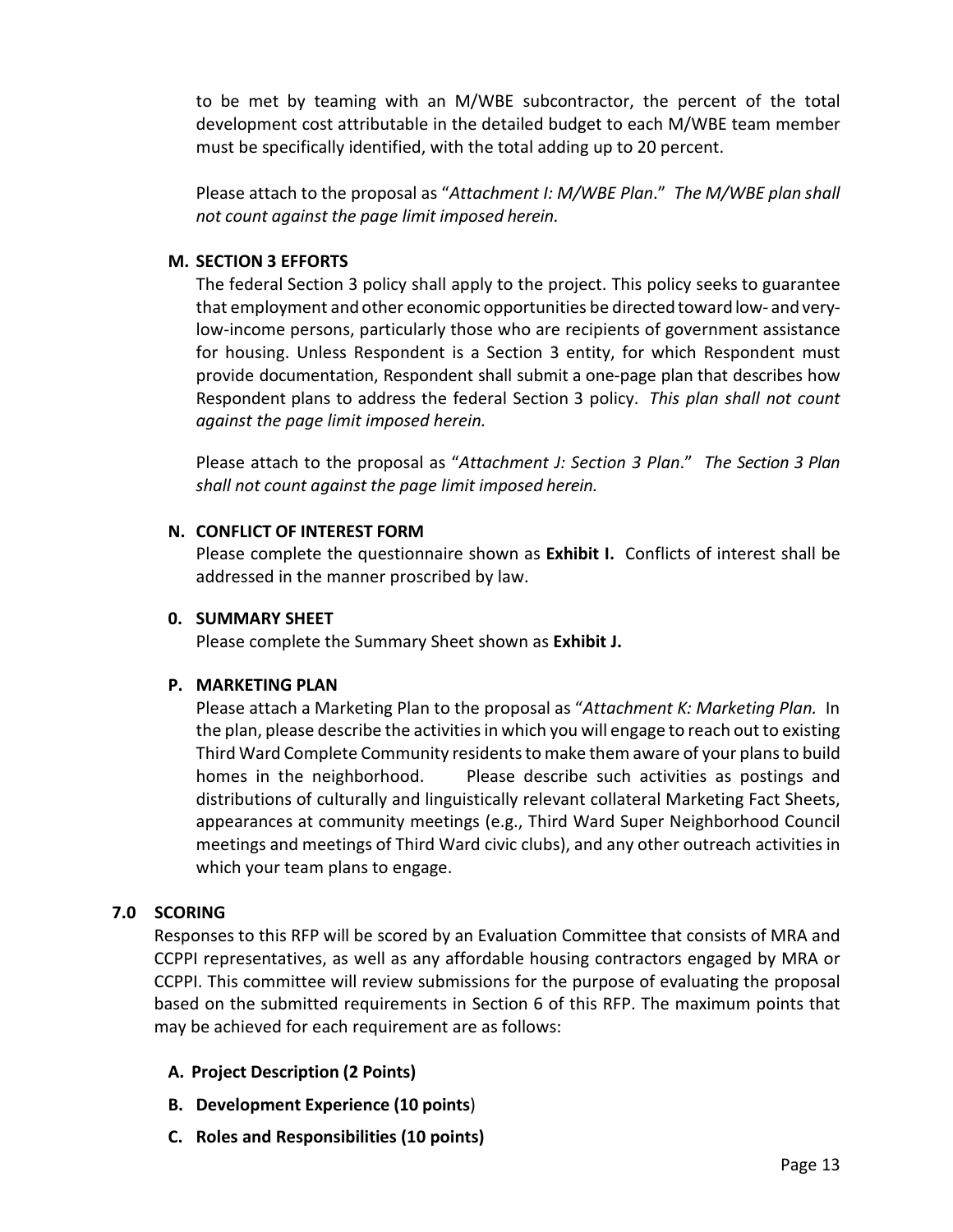#### **D. Home Costs and Sales Price (20 points)**

#### **E. Affordability (10 points)**

- Five (5) points if additional homes for households below 90% AMI are included beyond the required minimum.
- Five (5) points if sales prices are at least 5% below the applicable maximum sales price.

#### **F. Evidence of Preliminary Financial Commitment (5 points)**

- **G. Project Timing (10 points)**
- **H. Floor Plans (10 points)**
- **I. M**/**WBE Plan (10 points)**
- **J. Section 3 Plan (5 points)**
- **K. Marketing Plan (8 points)**

#### **8.0 SUBMISSION OF PROPOSALS**

By submitting a response to this RFP, the Respondent is acknowledging that the Respondent has read the information and instructions and agrees to comply with the information and instructions contained herein.

- Submission Requirements: Proposals must be emailed t[o development@ccppi.org](mailto:info@ccppi.org) with the subject line "MRA/CCPPI Single-Family Affordable for Sale Housing Initiative. Responses are due no later than 4:00 p.m. CDT, Wednesday,7/20/2022. Late responses will not be accepted.
- Each proposal, materials and related information submitted in response to this RFP shall become the property of MRA and CCPPI. Selection or rejection of a proposal does not affect this right.

The Collaborators reserve the right to:

- Reject any or all offers, discontinue this process, and re-publicize this RFP without obligation or liability to any potential Respondent, and
- Award a contract on the basis of initial offers received, without discussions or requests for best and final offers.

#### **9.0 PROPOSAL FORMAT**

Responses to this RFP shall include a title page that includes "Response to Third Ward Complete Community Affordable Homes For Sale Project," the submission date, the names of the organizations to whom the proposal is being submitted (Center for Civic and Public Policy Improvement and Midtown Redevelopment Authority), and the name of the Respondent. The title page does not count against the page number limit.

A. Proposals shall not exceed 50 pages in length, including required attachments. For these purposes, a page is one side of a single sheet of  $8\frac{1}{2}$  x 11" paper. Text shall be single spaced, using not smaller than an 11-point font, and containing margins at the top, bottom, and sides of no less than one inch in width. Foldouts containing art and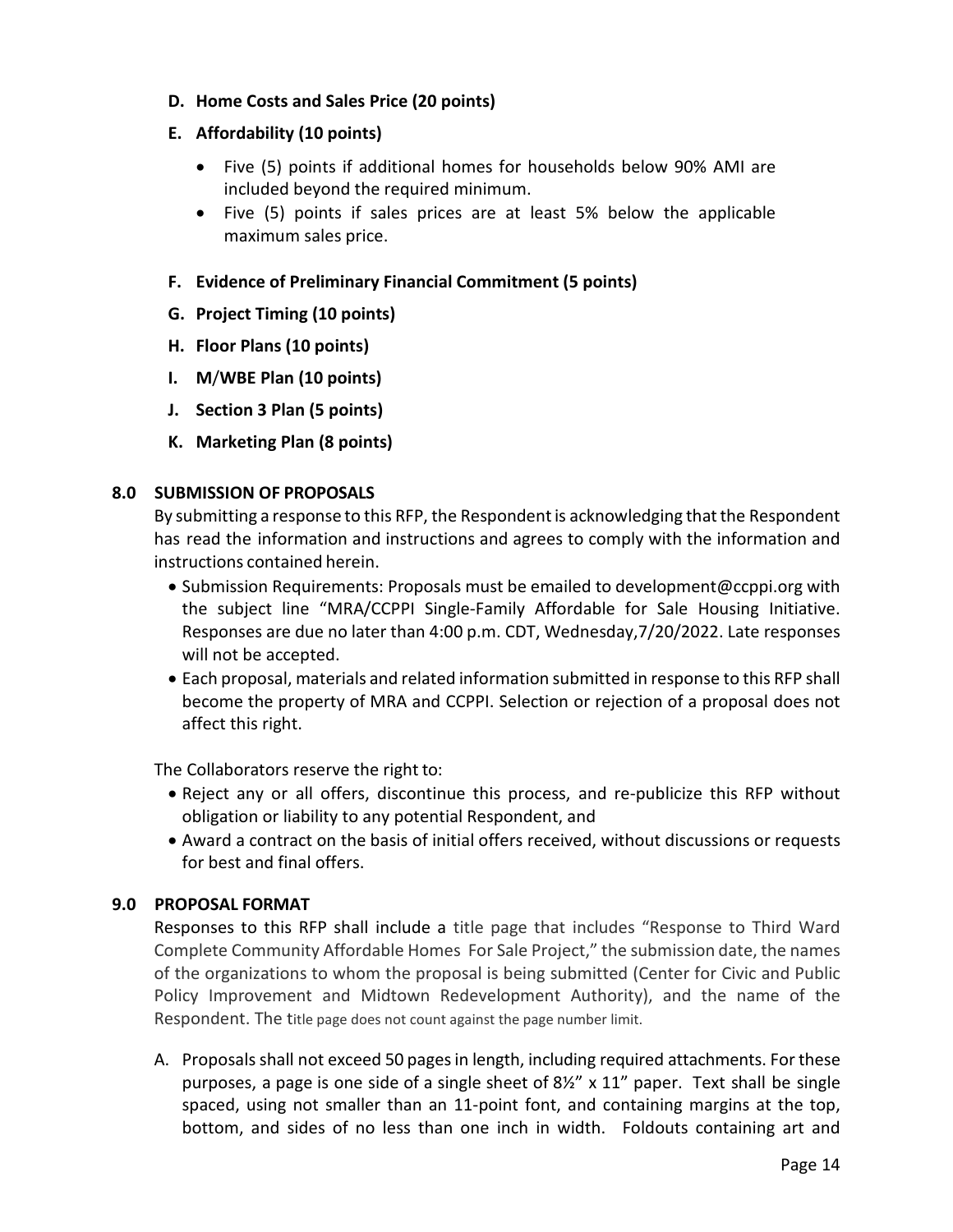spreadsheets are permissible *and will be included in the page count*. Oversize exhibits are discouraged.

- B. All proposal pages must be consecutively numbered, including attachments.
- C. All informationmust be incorporated into a response to a specific requirement and clearly referenced. Any information not meeting these criteria will be deemed extraneous and will in no way contribute to the evaluation process.
- D. All information presented in response to this RFP must be included in the submitted response. There can be no information that is linked to a website that requires reviewers to access the website for consideration of content. Any such conditions will not be considered as part of the Respondent's proposal.

#### **10.0 OWNERSHIP OF DOCUMENTS**

All documents and information generated, prepared, assembled and provided to the Collaborators pursuant to this solicitation become the property of the Collaborators upon receipt.

#### **11.0 COST OF SUBMISSIONS**

All costs incurred, directly or indirectly, in response to this solicitation, including the preparation, submittal or presentation of the proposal, shall be the sole responsibility of and borne by Respondent. Any other costs for participating in the procurement process is also the sole responsibility of Respondent. Neither MRA nor CCPPI will provide reimbursement for such costs.

#### **12.0 EVALUATION PROCESS**

An Evaluation Committee will review and evaluate the proposals received from Respondents, based solely on the Submission Requirements set forth in this RFP, on a cluster-by-cluster basis. Criteria not specified in this RFP will not be considered. Failure to respond to all requested information may be considered non- responsive and may disqualify an entity from consideration.

#### **13.0 WAIVERS**

The Collaborators reserve the right to waive any minor irregularities or technicalities in the responses received. Proposals that are considered nonresponsive will not receive consideration. MRA and CCPPI also reserve the right at any time during the evaluation process to reconsider any submission, to meet with any Respondent at any time to gather additional information, and to conduct discussions with all qualified or potentially qualified Offerors in any manner necessary to serve the best interests of MRA and CCPPI.

Furthermore, the Collaborators reserve the right to delete, add, or modify any aspect of this procurement through competitive negotiations up until the selected Respondent and MRA have signed the Development Agreement.

#### **14.0 AMENDMENTS TORFP**

The Collaborators reserve the right to modify the scope of the work called for under RFP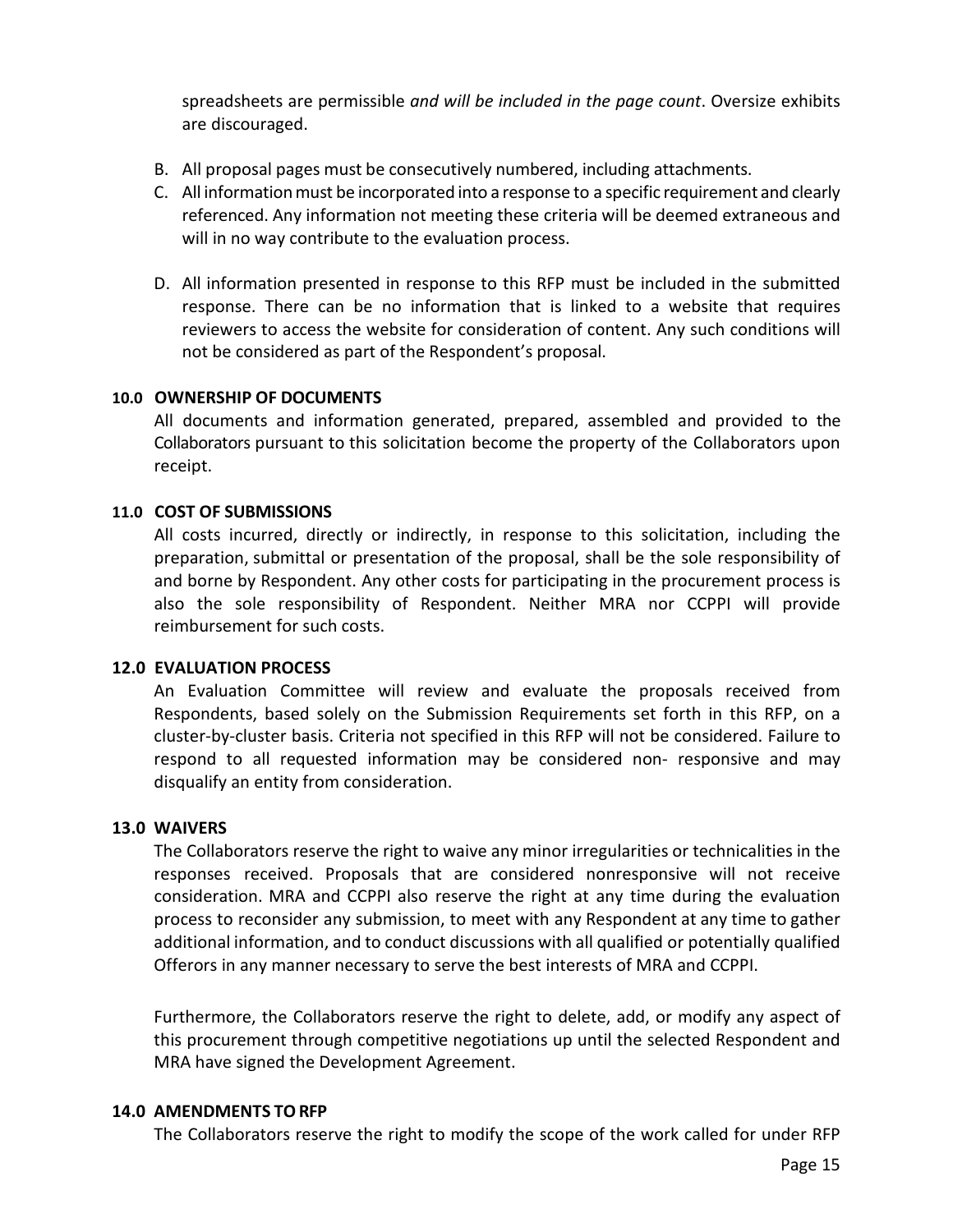#2022-01. Amendments to this solicitation, including but not limited to the extension of the close date to this RFP, changes to evaluation factors, and the addition of interviews will be publicly posted prior to the closing date on CCPPI's website *(www.ccppi.org).* MRA and CCPPI reserve the right to increase or delete any scheduled items, to increase or reduce the quantity of any scheduled item, to waive informalities and technicalities, and to make other changes and modifications consistent with policies of MRA and CCPPI. As such, it is the responsibility of Respondent to monitor CCPPI's website for any and all communications pertaining to addenda, amendments, or responses to questions, relating to this RFP.

#### **15.0 RIGHT TO ENTER INTO NEGOTIATIONS**

The Collaborators reserve the right to enter into negotiations with one or more bidders of its choice, including but not limited to negotiation of the terms of the proposal(s), the price quoted in such proposal(s) and/or the deletion or addition of certain parts of the work, components, or items called for under this RFP.

#### **16.0 COMMUNICATIONS**

In order to execute a fair and impartial competitive process, MRA and CCPPI and any outside consultants assisting MRA and CCPPI with the evaluation process are expressly prohibited from engaging in communications with Respondents from the release date of this RFP and any RFP addendums subsequently released until the final award. Prohibited communication includes all contact or interaction, including but not limited to telephonic communications, emails, faxes, letters, or personal meetings, such as lunch, entertainment, or otherwise. MRA and CCPPI reserve the right to reject the response of any Respondent violating this provision.

However, questions may be submitted to [development@ccppi.org](mailto:info@ccppi.org) on or before the deadline for questions. Responses to all inquiries will only be provided in writing via issuance of an addendum, which will be provided to all recipients of the RFP.

#### **17.0 MODIFICATION(S) TO SCOPE**

At any time during the evaluation/selection process, MRA and CCPPI reserve the right to modify the scope of the work called for in this RFP. MRA and CCPPI also reserve the right to enter into negotiations with the respondents of its choice, including but not limited to negotiation of the terms of the proposal(s), the development cost quoted in such proposal(s), and/or the deletion or addition of certain parts of the work, components, or items called for under this RFP.

#### **18.0 CANCELLATION OF RFP**

The Collaborators reserve the right to cancel this RFP or close without award when it is determined to be in the best interest of either party.

#### **19.0 WITHDRAWAL OF RESPONSES**

If a Respondent desires to withdraw its response after the closing date and time, the Respondent must submit a notification in writing to [development@ccppi.org.](mailto:info@ccppi.org) In the event of withdrawal, Respondent is encouraged to state the reason(s) for withdrawal.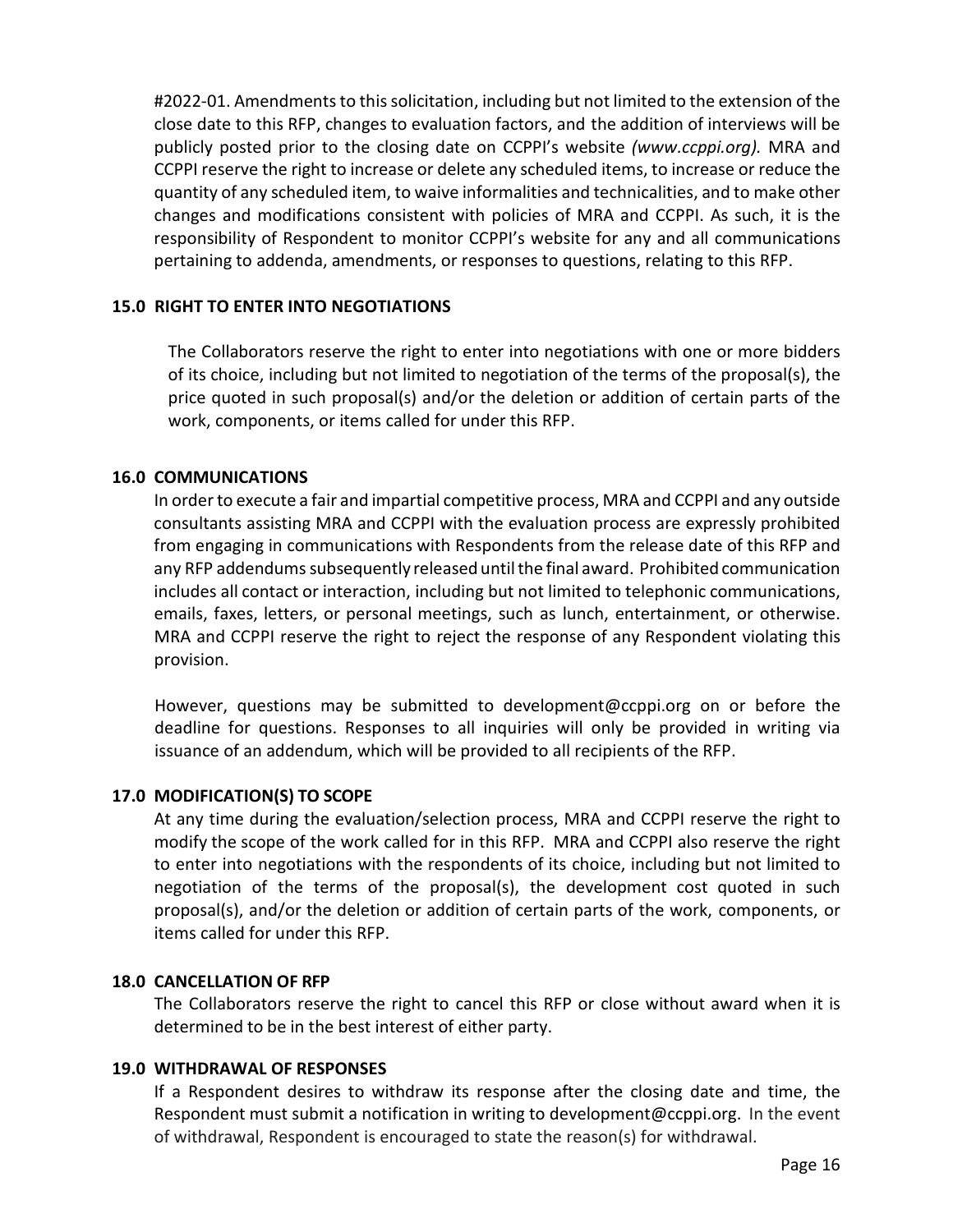**EXHIBIT A SECTORS**

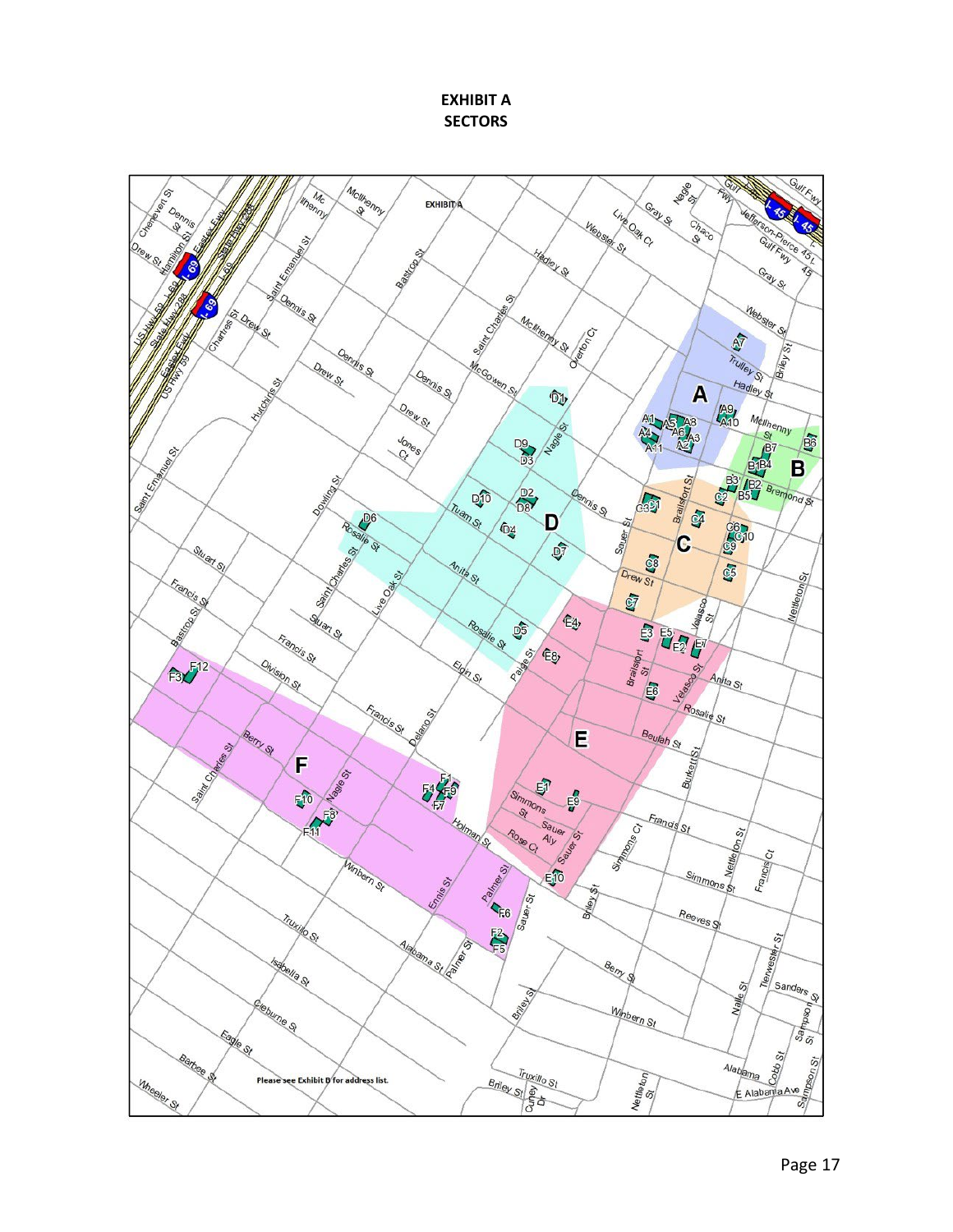#### **EXHIBIT B**

| <b>CLUSTER ID</b> | <b>ADDRESS</b>         | <b>SQFT</b> | <b>HCAD#</b>  |
|-------------------|------------------------|-------------|---------------|
| A1                | 2408 SAUER ST          | 4561.96     | 631660010029  |
| A2                | 3011 BREMOND ST        | 4898.19     | 0372170000008 |
| A <sub>3</sub>    | <b>0 BREMOND ST</b>    | 4862.69     | 372170000009  |
| A4                | 2420 SAUER ST          | 4532.39     | 0631660010013 |
| A <sub>5</sub>    | 3002 MCILHENNY ST      | 4746.97     | 0372170000005 |
| A <sub>6</sub>    | 3006 MCILHENNY ST      | 4764.04     | 0372170000004 |
| A7                | <b>3019 TRULLEY ST</b> | 5105.93     | 0572130000017 |
| A8                | 3010 MCILHENNY ST      | 4778.3      | 0372170000003 |
| A <sub>9</sub>    | 3025 MCILHENNY ST      | 4999.93     | 0372150000006 |
| A10               | 3029 MCILHENNY ST      | 4999.88     | 372150000007  |
| A11               | 2422 SAUER ST          | 4686.23     | 0631660010014 |
| <b>B1</b>         | 3101 BREMOND ST        | 4985.18     | 0372190000006 |
| B <sub>2</sub>    | 3106 BREMOND ST        | 4974.53     | 0372260000004 |
| B <sub>3</sub>    | 3038 BREMOND ST        | 4989.79     | 0372270000001 |
| <b>B4</b>         | 3103 BREMOND ST        | 4982.74     | 0372190000007 |
| <b>B5</b>         | 3102 BREMOND ST        | 4979.05     | 0372260000005 |
| B <sub>6</sub>    | 3123 MCILHENNY ST      | 5014.32     | 0372130000006 |
| <b>B7</b>         | 3106 MCILHENNY ST      | 4974.75     | 0372190000004 |
| C <sub>1</sub>    | 0 MCGOWEN              | 4995.44     | 0372290000004 |
| C <sub>2</sub>    | 3037 MCGOWEN ST        | 5004.62     | 0372270000009 |
| C <sub>3</sub>    | 3002 MCGOWEN ST        | 4991.83     | 0372290000005 |
| C <sub>4</sub>    | 3028 MCGOWEN ST        | 4974        | 0372300000004 |
| C <sub>5</sub>    | 3106 DENNIS ST         | 4973.83     | 0372380000004 |
| C <sub>6</sub>    | 3102 MCGOWEN ST        | 4983.99     | 0372310000005 |
| C7                | 3005 TUAM ST           | 4999.82     | 0372410000008 |
| C8                | 3015 DREW ST           | 5026.82     | 0372400000009 |
| C <sub>9</sub>    | 3101 DENNIS ST         | 5026.27     | 0372310000006 |
| C10               | 3104 MCGOWEN ST        | 4981.55     | 0372310000004 |
| D <sub>1</sub>    | 2520 NAGLE ST          | 4998.79     | 0190030000003 |
| D <sub>2</sub>    | 2715 NAGLE ST          | 5000        | 0190490000003 |
| D <sub>3</sub>    | 2620 NAGLE             | 2500        | 0190450000006 |
| D <sub>4</sub>    | 2811 NAGLE ST          | 4984.87     | 0190480000003 |
| D <sub>5</sub>    | 2810 ANITA ST          | 4999.81     | 0190990000009 |
| D <sub>6</sub>    | 2418 ANITA ST          | 4999.93     | 0191120000005 |
| D7                | 2804 DREW ST           | 4999.98     | 0190440000018 |
| D <sub>8</sub>    | 2717 NAGLE ST          | 4999.99     | 0190490000004 |
| D9                | 2614 NAGLE ST          | 4999.99     | 0190450000007 |
| D <sub>10</sub>   | 2610 DREW ST           | 5012.03     | 0190470000009 |
| E1                | 3013 FRANCIS ST        | 5040.34     | 0191540000011 |
| E <sub>2</sub>    | 3114 TUAM ST           | 4985.61     | 0510240000003 |
| E <sub>3</sub>    | 3022 TUAM ST           | 5012.41     | 0510230000006 |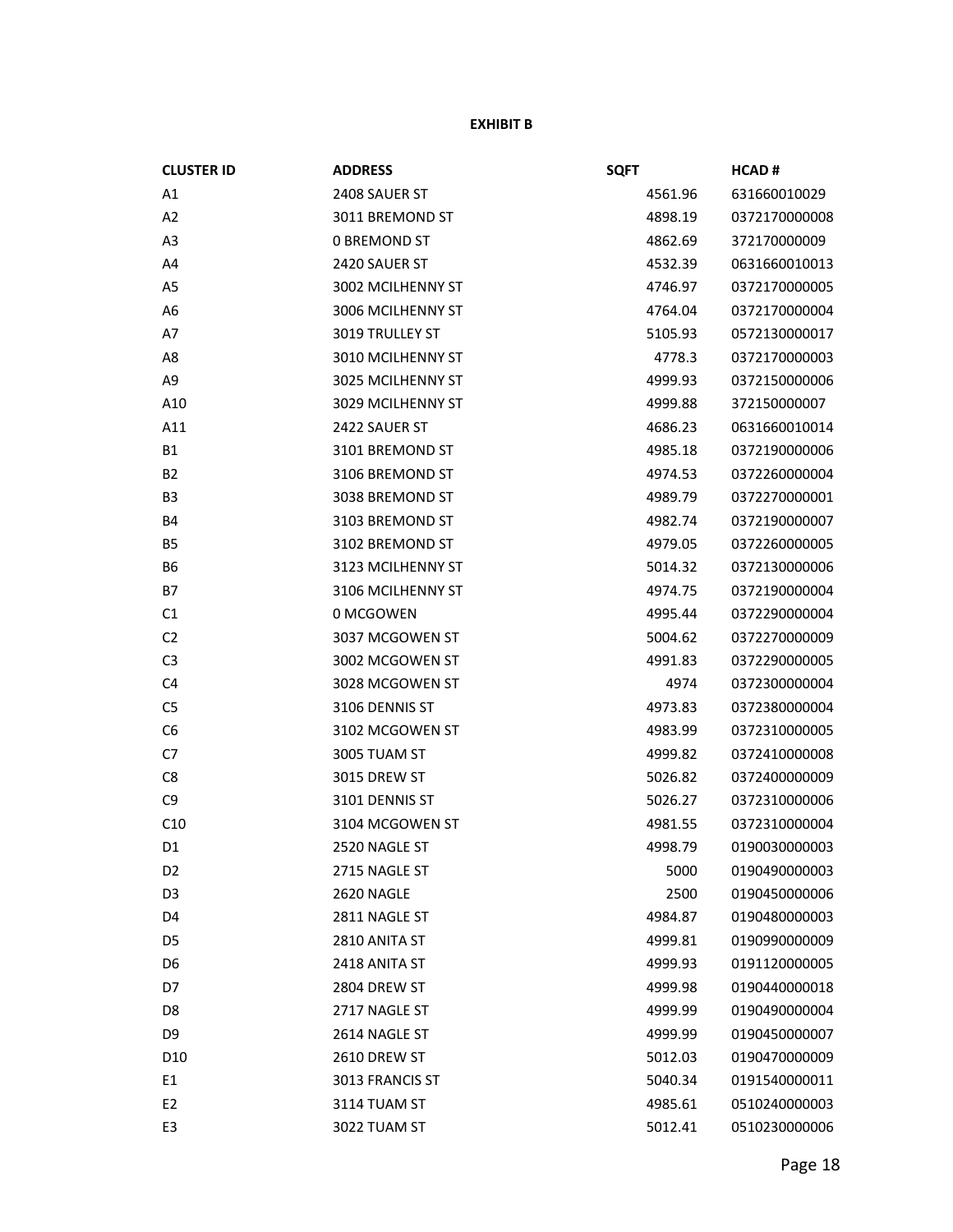| E4              | 2903 PAIGE ST      | 5009    | 0190970000008 |
|-----------------|--------------------|---------|---------------|
| E <sub>5</sub>  | 2901 BRAILSFORT ST | 5007.44 | 0510240000001 |
| E <sub>6</sub>  | 3103 ROSALIE ST    | 4994.44 | 0510310000009 |
| E7              | 3124 TUAM ST       | 5067.95 | 0510240000005 |
| E8              | 3005 PAIGE ST      | 5048.7  | 0190960000007 |
| E9              | No address in HCAD | 3608.38 | 0391820000002 |
| E10             | 3413 SAUER ST      | 4749.43 | 0530160030012 |
| F <sub>1</sub>  | 2822 FRANCIS ST    | 3972.66 | 0191490000025 |
| F <sub>2</sub>  | 3622 SAUER ST      | 5009.08 | 0191980000013 |
| F <sub>3</sub>  | 3509 BASTROP ST    | 5000.05 | 0192160000003 |
| F <sub>4</sub>  | 2817 HOLMAN ST     | 3948.1  | 0191490000012 |
| F <sub>5</sub>  | 3624 SAUER ST      | 4640.24 | 0191980000014 |
| F <sub>6</sub>  | 3519 PALMER ST     | 3943.49 | 0192000010007 |
| F7              | 2825 HOLMAN ST     | 3973.62 | 0191490000010 |
| F8              | 2704 BERRY ST      | 5080.89 | 0192030030003 |
| F9              | 2828 FRANCIS ST    | 3470.33 | 0191490000008 |
| F <sub>10</sub> | 2618 BERRY ST      | 5067.59 | 0192030040007 |
| F11             | 2701 WINBERN ST    | 5084.84 | 0192030030021 |
| F <sub>12</sub> | 0 HOLMAN           | 6249.99 | 0192160000011 |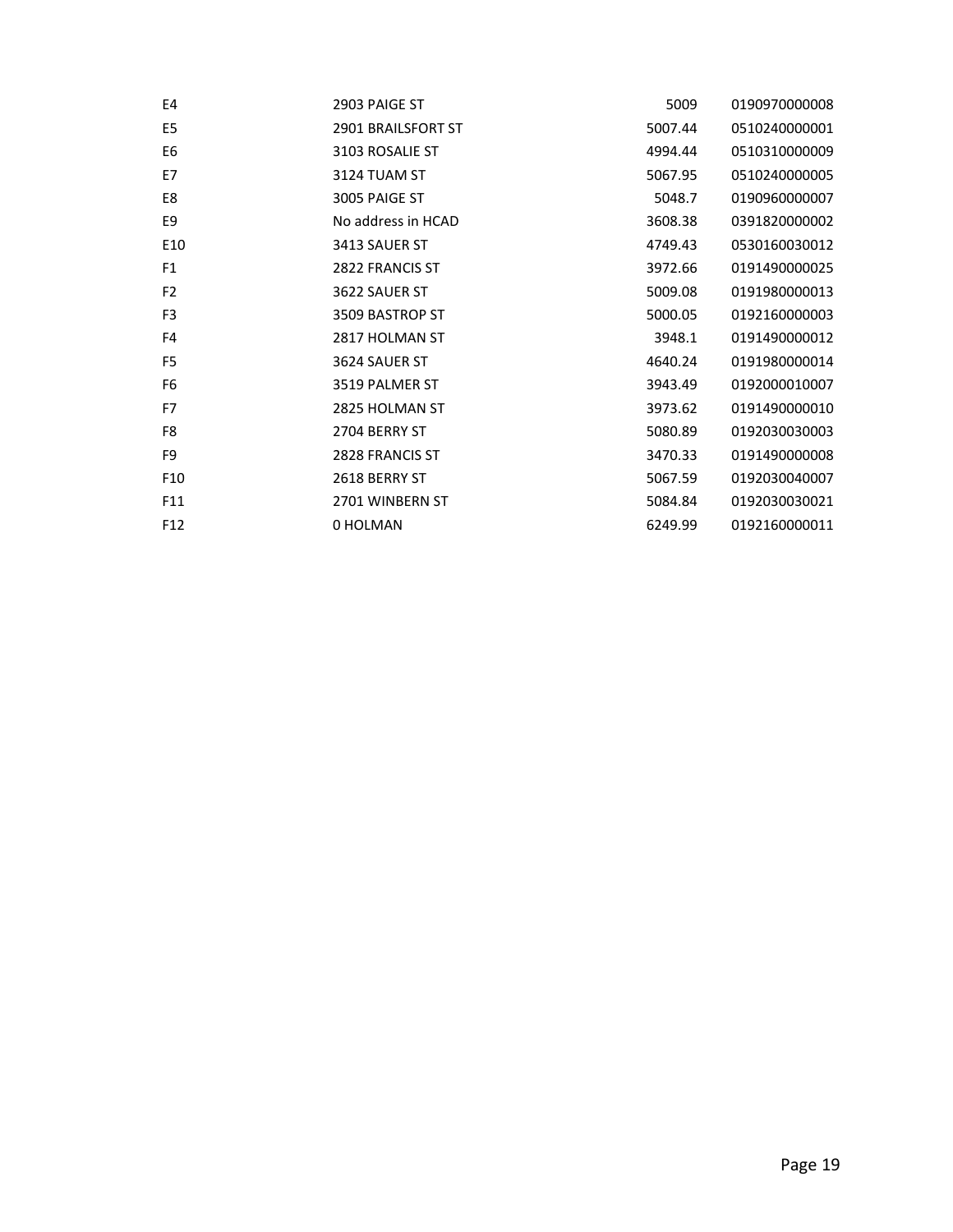#### **EXHIBIT C DESIGN GUIDELINES**

- The front façade of new residential structures should be in alignment (build-to-line) with the façades of adjacent residential buildings.
- Of aluminum or vinyl siding over an entire building façade is prohibited.
- New residential structures should be designed to respect the mass, rhythm, height, scale, andornamentation of existing buildings.
- New construction should use durable materials that are sympathetic to neighborhood character. The use of materials such as fiberglass, plastic, foam products are not permitted. The use of stucco, concrete, or exterior insulation and finishing systems (EIFIS) will be considered as long certificates of proper installation and warranties are secured, and the detailing is compatible with the architecture of surrounding residential buildings.
- Residential building types shall have "eyes on the street" resulting from the construction of as many windows as possible that face the street. Exceptions shall require justification based on the layout of the tract.
	- All unit designs must be ENERGY STAR® compliant.
	- Adaptation measures such as consideration given to site orientation, as well as adoption of cool or green roofs or window shading shall be utilized.
	- If more than one housing unit is constructed on a single parcel, the architectural style shall be consistent.
	- Weatherization measures are required.

#### **SIGNAGE LANGUAGE**

Any successful respondent shall be required to place temporary signage in a prominent, visible public location.

The successful respondent shall format the sign best to fit the architectural design of the building or facility but should be legible from at least three (3) feet distance.

"This is affordable housing development is a project of the *Southeast Houston Affordable Housing Initiative* sponsored by Midtown Redevelopment Authority and the Center for Civic and Public Policy Improvements".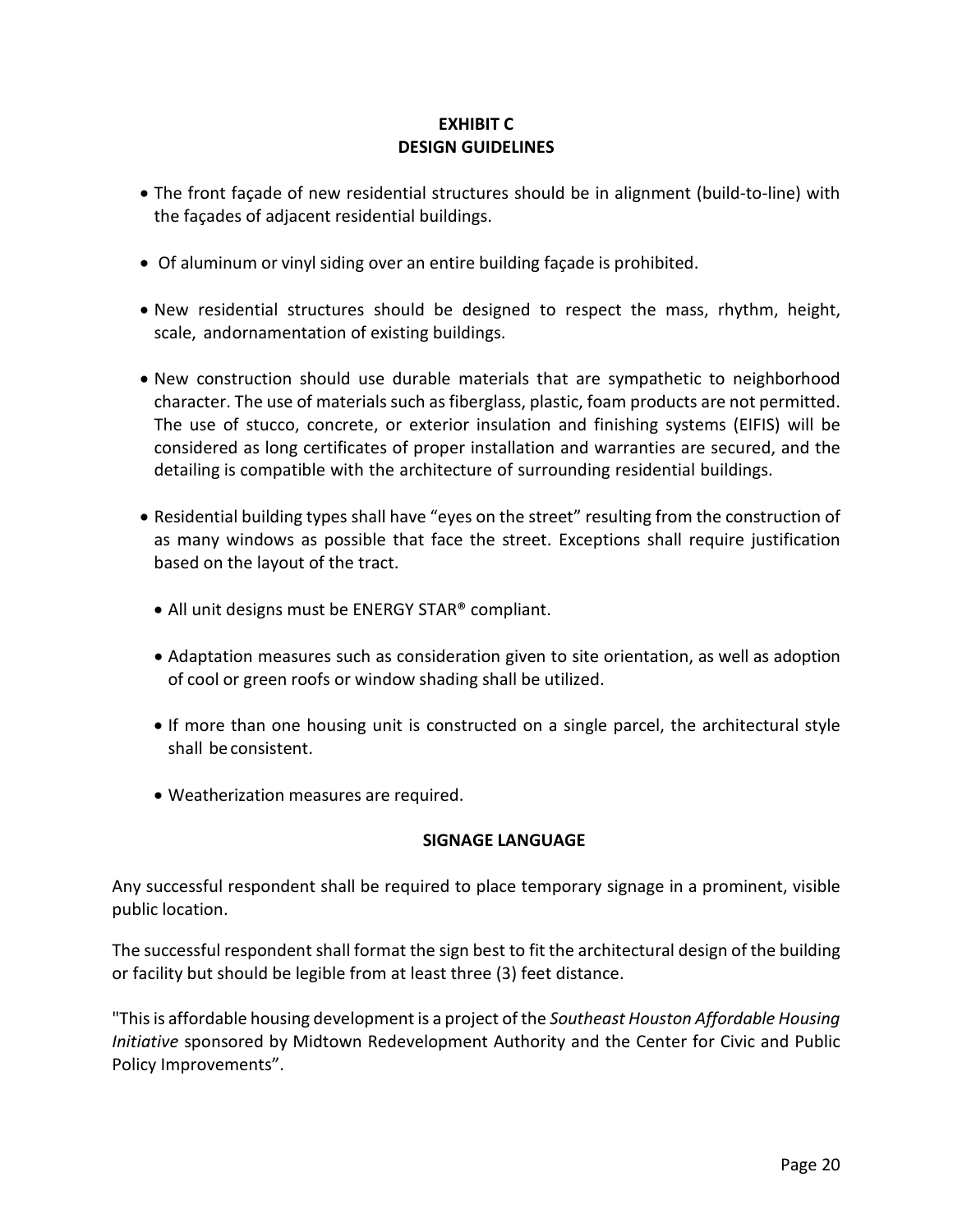#### **EXHIBIT D SOUTHEAST HOUSTON AFFORDABLE HOUSING INITIATIVE FOR-SALE HOMES PROGRAM STATEMENT ACKNOWLEDGING TERMS AND CONDITIONS**

This Statement of Terms and Conditions of the Midtown Redevelopment Authority's New Construction Single Family Homebuyer Assistance Program ("MRA Homebuyer Assistance Statement") is executed by

**\_\_\_\_\_\_\_\_\_\_\_\_\_\_\_\_\_\_\_\_\_\_\_\_\_\_\_\_\_\_\_\_\_\_\_\_\_\_\_\_\_\_\_\_\_\_\_\_\_\_\_\_\_\_\_\_\_\_\_\_\_\_\_\_\_\_\_\_\_\_\_\_\_\_**

**\_\_\_\_\_\_\_\_\_\_\_\_\_\_\_\_\_\_\_\_\_\_\_\_\_\_\_\_\_\_\_\_\_\_\_\_\_\_\_\_\_\_\_\_\_\_\_\_\_\_\_\_\_\_\_\_\_\_\_\_\_\_\_\_\_\_\_\_\_\_\_\_\_\_**

("Seller") and

("Homebuyer(s)")forthebenefitof the Midtown Redevelopment Authority ("Midtown").

1. Homebuyer is purchasing a new construction affordable single-family residence located at:

\_\_\_\_\_\_\_\_\_\_\_\_\_\_\_\_\_\_\_\_\_\_\_\_\_\_\_\_\_\_\_\_\_\_\_\_\_\_\_\_\_\_\_\_\_\_\_\_\_\_\_\_\_\_\_\_\_, Houston, Texas

77 ("Residence"), on Property which is described on Exhibit "A", attached hereto, and made a part hereof for all purposes.

- 2. I/We hereby acknowledge participation in the Midtown New Construction Single Family Homebuyer Assistance Program which affords Homebuyer the opportunity to purchase the Residence at below market rate.
- 3. I/We understand and acknowledge that Midtown has facilitated the development of the Residence by subsidizing the cost of the land on which the Residence was constructed, pursuant to a Development Agreement with the Seller.
- 4. I/We acknowledges that there are restrictions on the use of the property during the defined affordability period.
- 5. I/We, by my/our signature(s) below, hereby certify that the total number of persons who will reside at the above residence as their principal residence is  $\qquad \qquad$ .
- 6. My/Our total household income from all income sources is \$\_\_\_\_\_\_\_\_\_\_\_\_\_\_\_\_\_\_\_\_\_\_\_\_\_\_\_\_\_\_\_\_\_\_, which is less than or equal to \_\_\_\_ % of Area

Median Income at the time of closing.

- 7. The purchase price of the Residence is: \$
- 8. The appraised/fair market value of the Residence is: \$ \_\_\_\_\_\_\_\_\_\_\_\_\_\_\_\_\_\_\_\_\_\_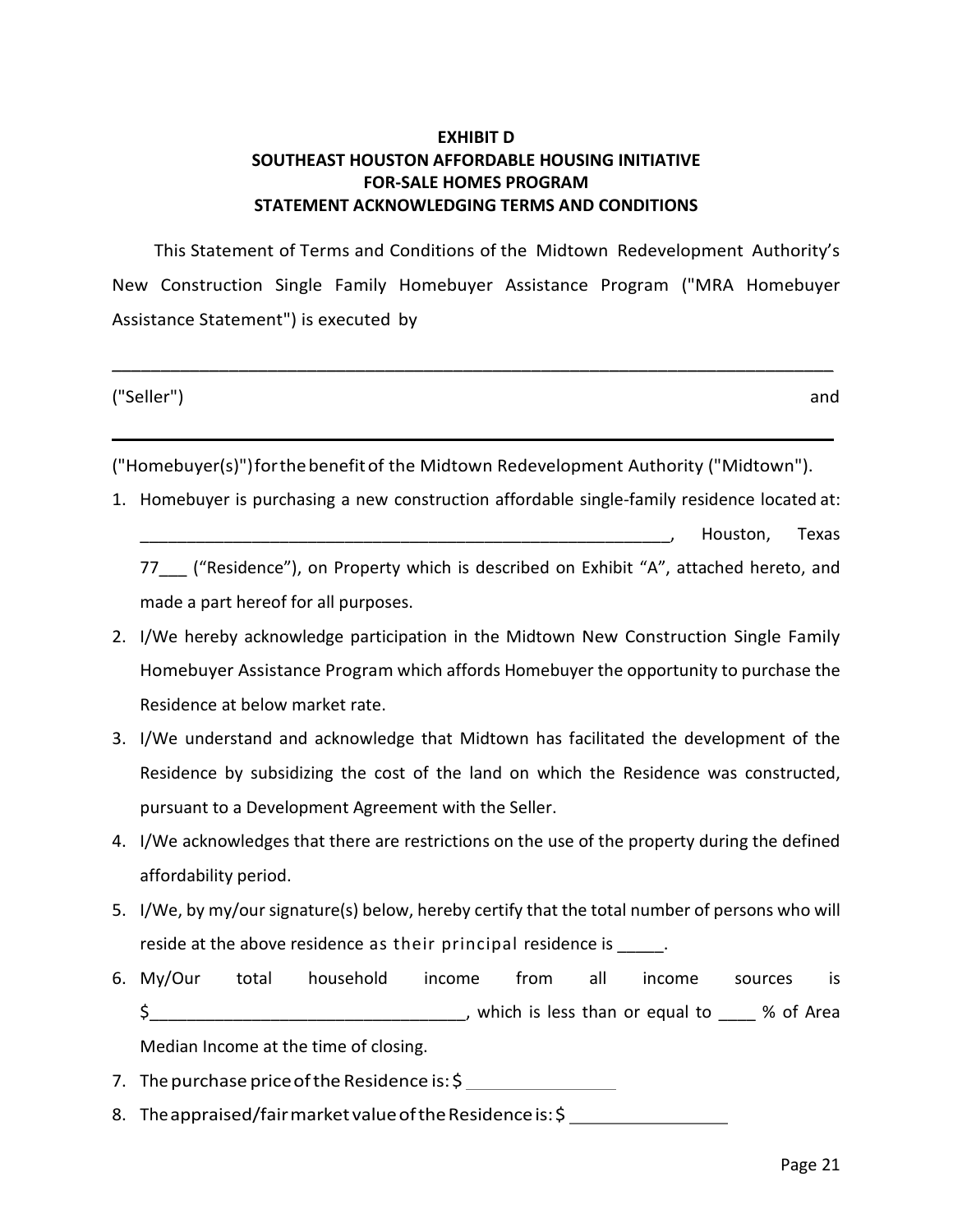- 9. Thefairmarketvalueofthe land on which the Residenceis constructed is: \$
- 10. In order to assist Homebuyer to purchase the Residence, MRA subsidized the cost of the Residence by making the land available to the developer at a nominal cost for construction of affordable housing, resulting in a sales price for the Residence that is below fair market value. The value of the land is \$\_\_\_\_\_\_\_\_\_\_\_\_\_\_\_\_\_\_ ("Homebuyer Assistance") which is being applied, at closing, toward the purchase price of the Residence.
- 11. The foregoing Homebuyer Assistance is being provided in the form of a Deferred Payment Forgiveable Loan (the "Deferred Payment Loan"). In connection with the purchase of the Residence, Homebuyer is executing a Deferred Payment Forgiveable Promissory Note, secured by a Subordinate Lien Deed of Trust and Notice of Occupancy Restrictions (the "Loan Documents"), and this Midtown Homebuyer Assistance Statement of Terms and Conditions.
- 12. Homebuyer understands and acknowledges that Homebuyer is required to occupy the Residence as Homebuyers' principal residence for a period of at least 20 years from the date of Homebuyer's purchase of the Residence ("Affordability Period"). Homebuyer further understands and acknowledges that if Homebuyer receives federal HOME Program assistance in an amount of \$40,000.00 or more, then the Affordability Period shall be twentyfive (25) years.
- 13. Homebuyer understands, acknowledges, and agrees that Homebuyer is required to maintain the Property upon which the Residence is located in accordance with the standards and requirements set out in the Declaration.
- 14. Homebuyer understands and agrees that if Homebuyer fails to comply with the Residency Requirement or any other requirement of the Deferred Payment Loan, Homebuyer will be required to repay to Midtown the unpaid Deferred Principal in accordance with the terms of the Loan Documents. More particularly, if the Residence is sold or foreclosed during the Affordability Period, a payment in an amount equal to the lesser of (i) the unpaid Deferred Principal or (ii) the Net Proceeds of the sale or foreclosure shall be immediately due and payable to Midtown. The "Net Proceeds" are the sales price minus the amount applied to repay any purchase money loan secured by a lien having priority over the Midtown Subordinate Lien Deed of Trust and any usual and customary bona fide closing costs paid by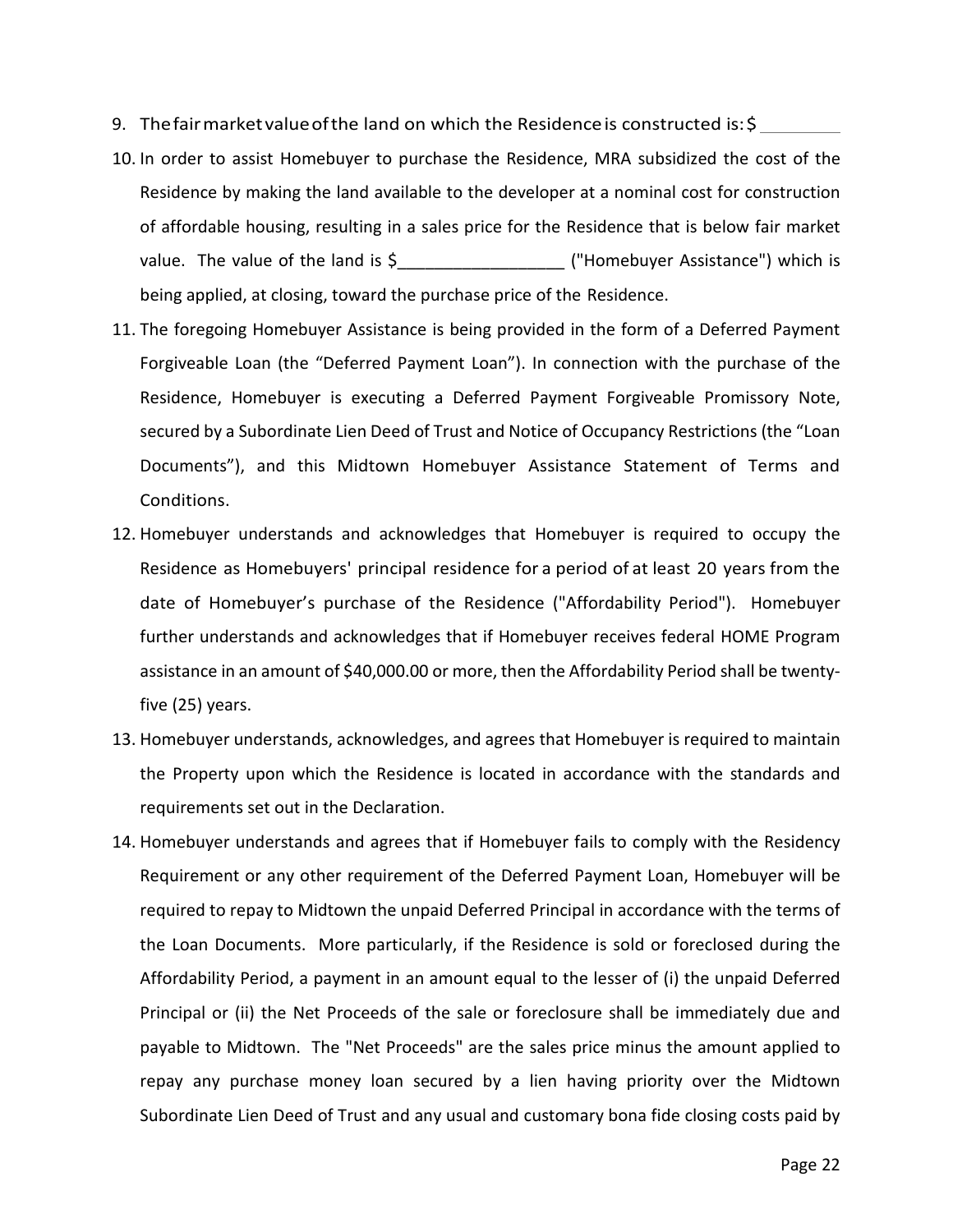Homebuyer related to the sale. The Affordability Period will terminate upon the occurrence of any one of the following events: foreclosure or transfer in lieu of foreclosure, *provided* that Midtown is paid the lesser of (i) the unpaid Deferred Principal or (ii) the Net Proceeds of such foreclosure or transfer in lieu of foreclosure and further provided that the restrictions applicable to the Affordability Period shall be revived according to the original terms if, during the original Affordability Period, the Homebuyer (owner of record) before the termination event obtains an ownership interest in the Residence.

- 15. Further, after any cure period provided in the Loan Documents and/or the restrictive covenants contained in the Special Warranty Deed (the "Deed"), Midtown may recover or seekto enforce covenants under the Loan Documents or the Deed for other defaults (including, for example, longterm or short-term rental ofthe Residence or any portion thereof) andduring thecontinuance of any such other default, the deferred principal shall bear default interest at a rate of six percent (6%) per annum. (
- 16. In no event will Midtown recover more than the maximum amount of interest permitted under applicable Texas usury law.)

#### **HOMEBUYER**

| <b>SELLER</b>        |  |
|----------------------|--|
|                      |  |
| <b>Printed Name:</b> |  |

\_\_\_\_\_\_\_\_\_\_\_\_\_\_\_\_\_\_\_\_\_\_\_\_\_\_\_\_\_\_\_\_\_\_\_\_\_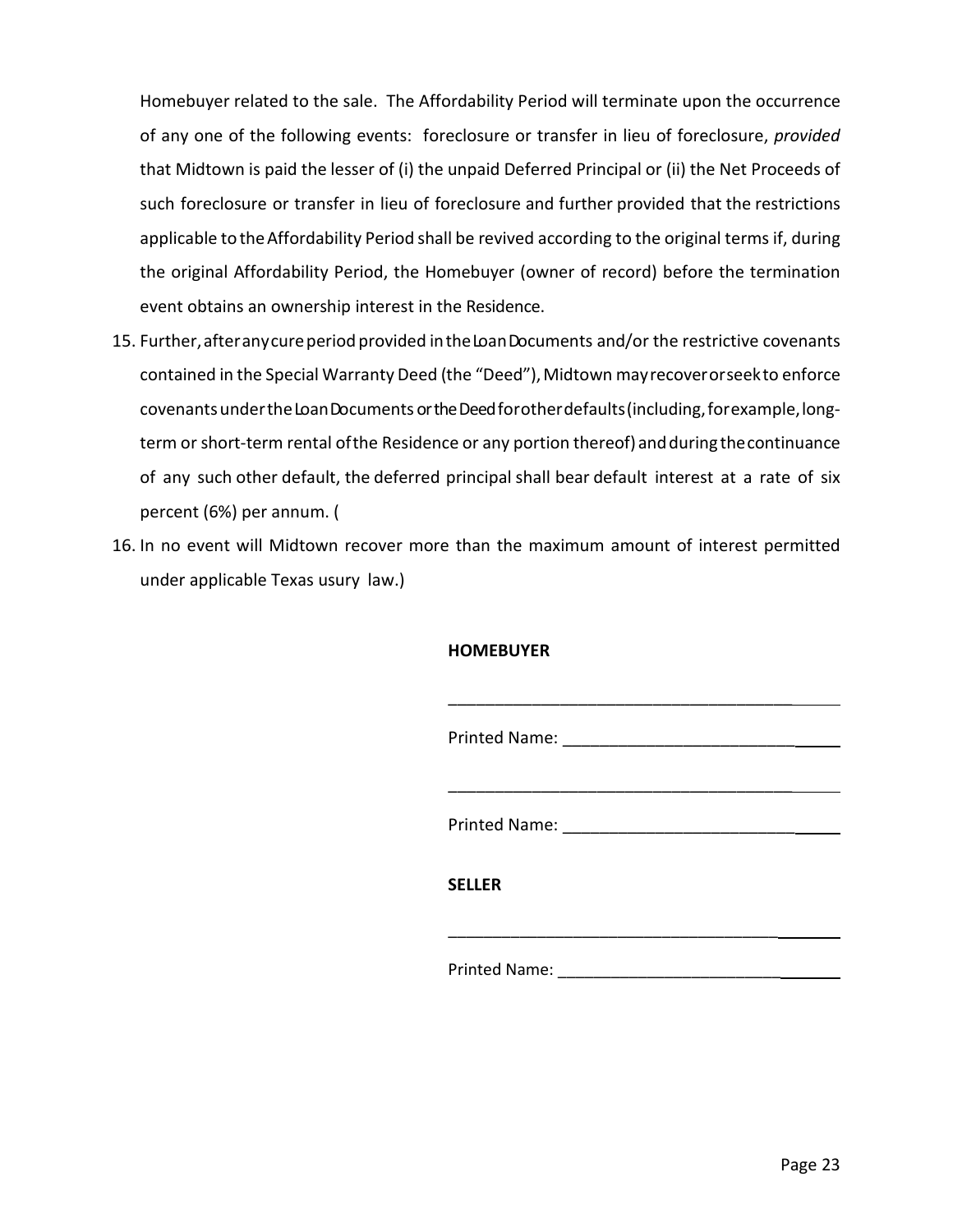THE STATE OF TEXAS §

COUNTY OF HARRIS §

|  |          |  | The foregoing instrument was acknowledged before me on the |              |  | day of |  |
|--|----------|--|------------------------------------------------------------|--------------|--|--------|--|
|  | , 20 ,by |  |                                                            | , Homebuyer. |  |        |  |

Notary Public, State of Texas

\_\_\_\_\_\_\_\_\_\_\_\_\_\_\_\_\_\_\_\_\_\_\_\_\_\_\_\_\_\_\_\_\_\_\_\_\_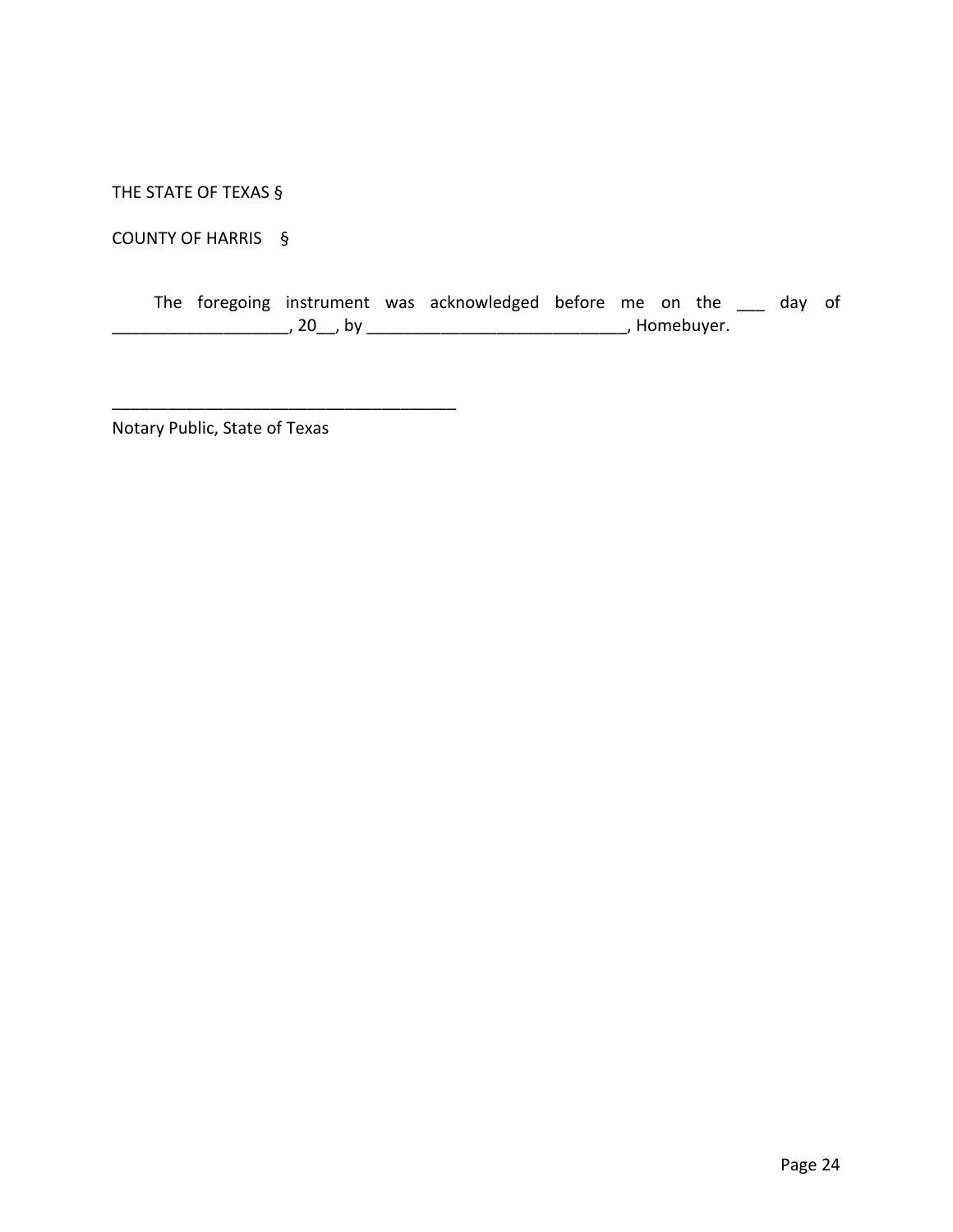### **EXHIBIT E SOUTHEAST HOUSTON AFFORDABLE HOUSING INITIATIVE FOR-SALE HOMES PROGRAM**

#### **RESPONDENT ACKNOWLEDGEMENT OF HOMEBUYER ASSISTANCE AND AFFORDABILITY PERIOD CERTIFICATION**

As a Respondent to Midtown Redevelopment Authority (MRA) for land to be used for the construction of single family homes to be developed and sold to first time income qualified homebuyers, I certify that we have reviewed and understand the "Statement Acknowledging Program Terms and Conditions" related to the twenty year Affordability Period and the Homebuyer Assistance provided in the amount of the value of the land as determined by MRA. Such Assistance will be provided in the form of Deferred Payment Forgivable Loan and Homebuyer will be required to execute a Deferred Payment Forgivable Promissory Note secured by a Subordinate Lien Deed of Trust.

\_\_\_\_\_\_\_\_\_\_\_\_\_\_\_\_\_\_\_\_\_\_\_\_ Name of Entity/ Respondent

Signature of Authorized Representative

\_\_\_\_\_\_\_\_\_\_\_\_\_\_\_\_\_\_\_\_\_\_\_\_\_\_\_\_\_\_\_\_\_\_\_

\_\_\_\_\_\_\_\_\_\_\_\_\_\_\_\_\_\_\_\_\_\_\_\_\_\_\_\_\_\_\_\_\_\_\_\_

Date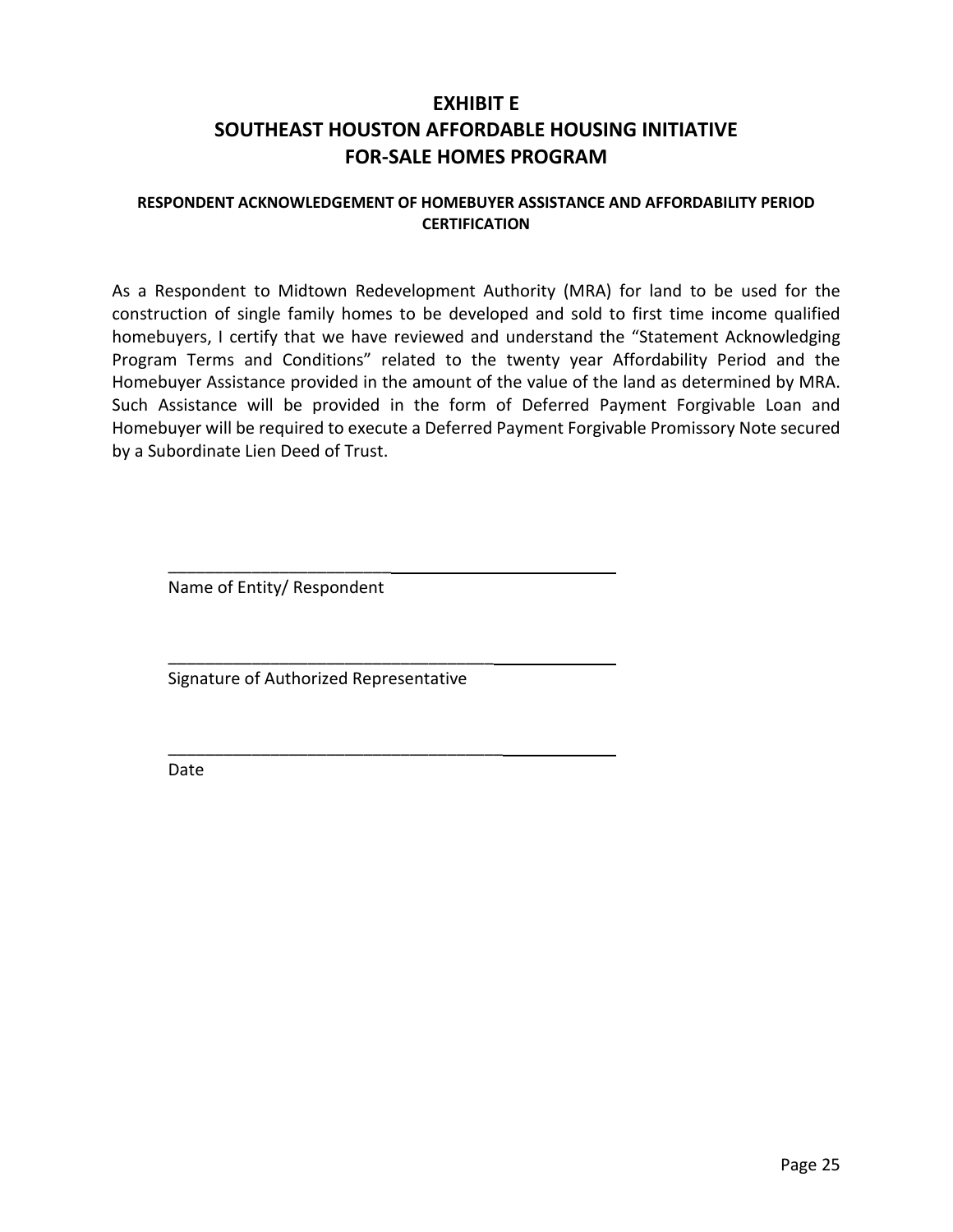### **EXHIBIT F RESPONDENT INFORMATION WORKSHEET**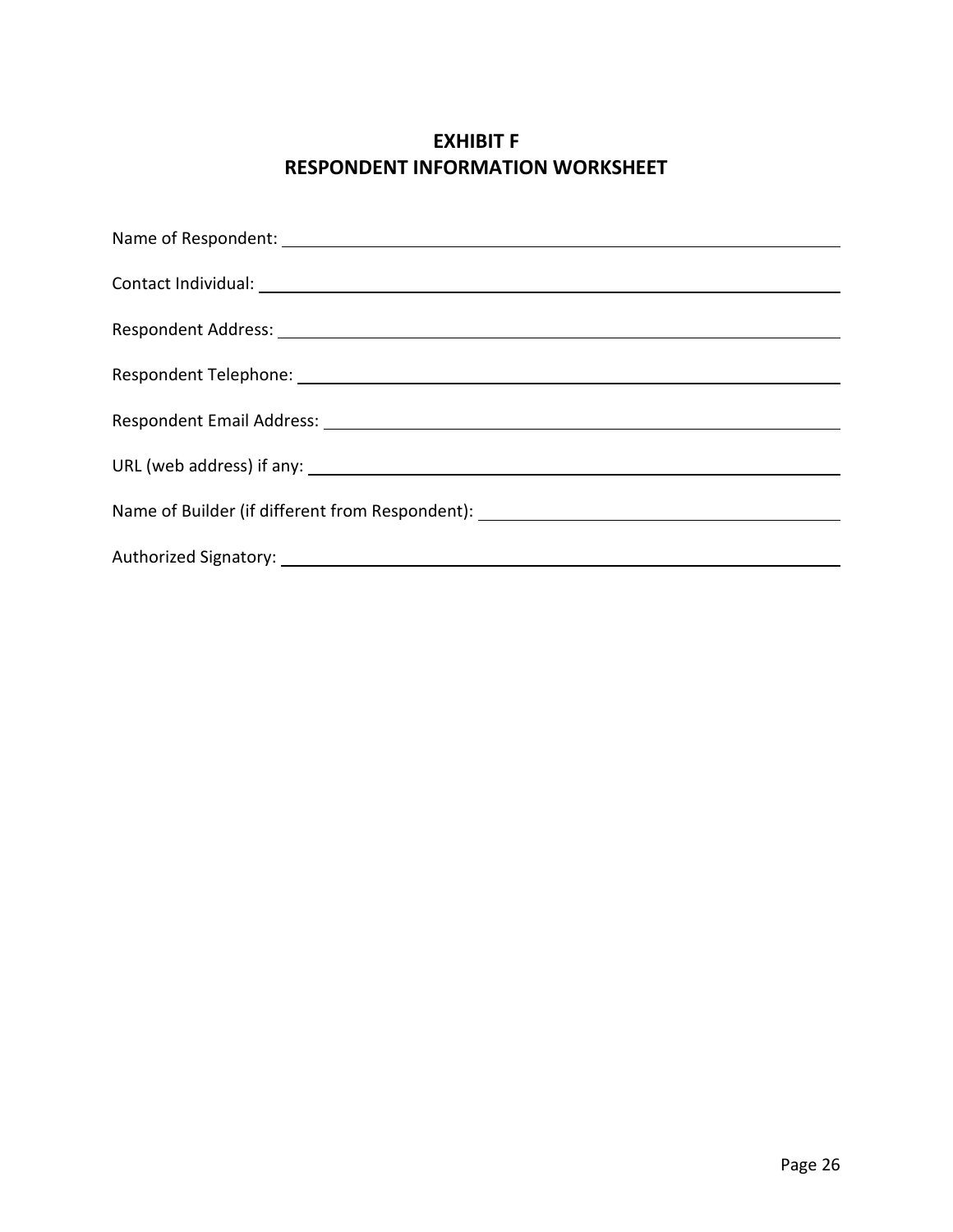### **EXHIBIT G HOME COST AND SALES PRICE WORKSHEET**

## **(Per Home Plan Type)**

| <b>Respondent Entity Name:</b>            |  |
|-------------------------------------------|--|
| <b>Cluster Identification (A thru F)</b>  |  |
| Home Plan Type (from Table 1 [1 thru 16]) |  |
| All Property Addresses With Home Plan:    |  |

|    |                                            |                     | <b>Percent of</b> |
|----|--------------------------------------------|---------------------|-------------------|
|    | <b>Sale Price Breakdown</b>                | <b>Actual Costs</b> | <b>Price</b>      |
| А. | Finished Lot Cost (Section III below)      | \$                  | $0.0\%$           |
| В. | Total Construction Cost (Section II below) |                     | 0.0%              |
| C. | <b>Financing Cost</b>                      |                     | 0.0%              |
|    | <b>D.</b> Overhead and General Expenses    |                     | 0.0%              |
| Е. | <b>Marketing Cost</b>                      |                     | 0.0%              |
|    | <b>F.</b> Sales Commission                 |                     | 0.0%              |
| G. | Profit                                     |                     | 0.0%              |
|    | <b>Total Sales Price Per House</b>         |                     | 0.0%              |

| н. |    | <b>Construction Cost Breakdown</b> | <b>Actual Costs</b> | <b>Percent of</b><br><b>Construction</b><br>Cost |
|----|----|------------------------------------|---------------------|--------------------------------------------------|
|    | Ι. | Site Work (sum of A to E)          | Ş                   | 0.0%                                             |
|    | А. | <b>Building Permit Fees</b>        | \$                  | 0.0%                                             |
|    | В. | Impact Fees                        | Ş                   | 0.0%                                             |
|    | C. | Water & Sewer Fees Inspections     | Ş                   | 0.0%                                             |
|    | D. | Architecture, Engineering          | Ş                   | 0.0%                                             |
|    | Е. | Other                              |                     | 0.0%                                             |
|    |    |                                    |                     |                                                  |

| II.  | Foundations (sum of F to G)                                        | 0.0%       |
|------|--------------------------------------------------------------------|------------|
| F.   | Excavation, Foundations, Concrete, Retaining Walls<br>and Backfill | \$<br>0.0% |
| G.   | Other                                                              | 0.0%       |
|      |                                                                    |            |
| III. | Framing (sum of H to L)                                            | \$<br>0.0% |
| Н.   | Framing (including roof)                                           | \$<br>0.0% |
|      | Trusses (if not included above)                                    | \$<br>0.0% |
|      | Sheathing (if not included above)                                  | \$<br>0.0% |
| К.   | General Metal, Steel                                               | \$<br>0.0% |
|      | Other                                                              | \$<br>0.0% |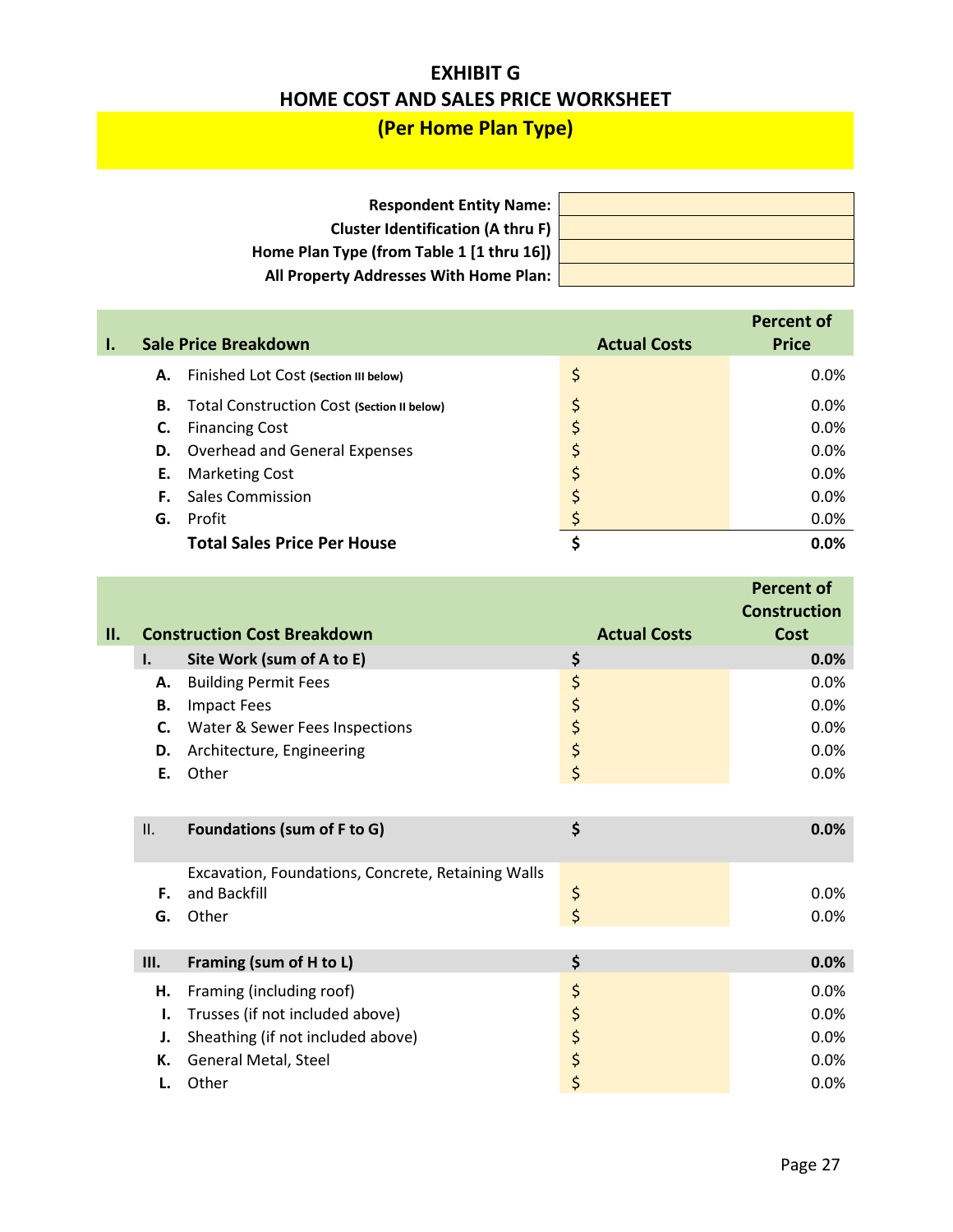| IV.   | <b>Exterior Finishes (sum of M to P)</b>  | \$                      | 0.0% |
|-------|-------------------------------------------|-------------------------|------|
| M.    | <b>Exterior Wall Finish</b>               | \$                      | 0.0% |
| N.    | Roofing                                   | $\frac{1}{2}$           | 0.0% |
| О.    | Windows and Doors (including garage door) |                         | 0.0% |
| Ρ.    | Other                                     | \$                      | 0.0% |
|       |                                           |                         |      |
| V.    | Major Systems Rough-Ins (sum of Q to T)   | \$                      | 0.0% |
| Q.    | Plumbing (except fixtures)                | \$                      | 0.0% |
| R.    | Electrical (except fixtures)              | \$                      | 0.0% |
| S.    | <b>HVAC</b>                               | \$                      | 0.0% |
| T.    | Other                                     | \$                      | 0.0% |
|       |                                           |                         |      |
| VI.   | Interior Finishes (sum of U to AE)        | \$                      | 0.0% |
| U.    | Insulation                                | さささささささ                 | 0.0% |
| V.    | Drywall                                   |                         | 0.0% |
| W.    | <b>Interior Trims, Doors and Mirrors</b>  |                         | 0.0% |
| Х.    | Painting                                  |                         | 0.0% |
| Υ.    | Lighting                                  |                         | 0.0% |
| Z.    | Cabinets, Countertops                     |                         | 0.0% |
| AA.   | Appliances                                |                         | 0.0% |
| AB.   | Flooring                                  |                         | 0.0% |
| AC.   | <b>Plumbing Fixtures</b>                  |                         | 0.0% |
| AD.   | Fireplace                                 |                         | 0.0% |
| AE.   | Other                                     | $\overline{\mathsf{S}}$ | 0.0% |
|       |                                           |                         |      |
| VII.  | Final Steps (sum of AF to AJ)             | \$                      | 0.0% |
| AF.   | Landscaping                               | \$                      | 0.0% |
| AG.   | Outdoor Structures (deck, patio, porches) | 55                      | 0.0% |
| AH.   | Driveway                                  |                         | 0.0% |
| AI.   | Clean Up                                  |                         | 0.0% |
| AJ.   | Other                                     | \$                      | 0.0% |
|       |                                           |                         |      |
| VIII. | Other                                     | \$                      | 0.0% |
| AK.   | Other                                     | \$                      | 0.0% |
|       |                                           |                         |      |
|       | <b>Total Construction Cost Per House</b>  | \$                      | 0.0% |

| III. |    | <b>Finished Lot Cost</b>                                                 | <b>Actual Costs</b> | <b>Percent of</b><br><b>Finished Lot</b><br>Cost |
|------|----|--------------------------------------------------------------------------|---------------------|--------------------------------------------------|
|      | Ι. | Lot Development Cost (sum of A to H)                                     | \$                  | 0.0%                                             |
|      | А. | Land Acquisition Cost (For Profit \$1.50/sf OR Non Profit<br>\$0.00/sf\$ | \$                  | $0.0\%$                                          |
|      | В. | <b>Closing Cost</b>                                                      | \$                  | $0.0\%$                                          |
|      | C. | Site Clearing and Demolition                                             | \$                  | $0.0\%$                                          |
|      | D. | Fill Dirt                                                                | \$                  | $0.0\%$                                          |
|      |    | <b>E.</b> Sewer Leads and Taps                                           | \$                  | $0.0\%$                                          |
|      |    |                                                                          |                     | Page 28                                          |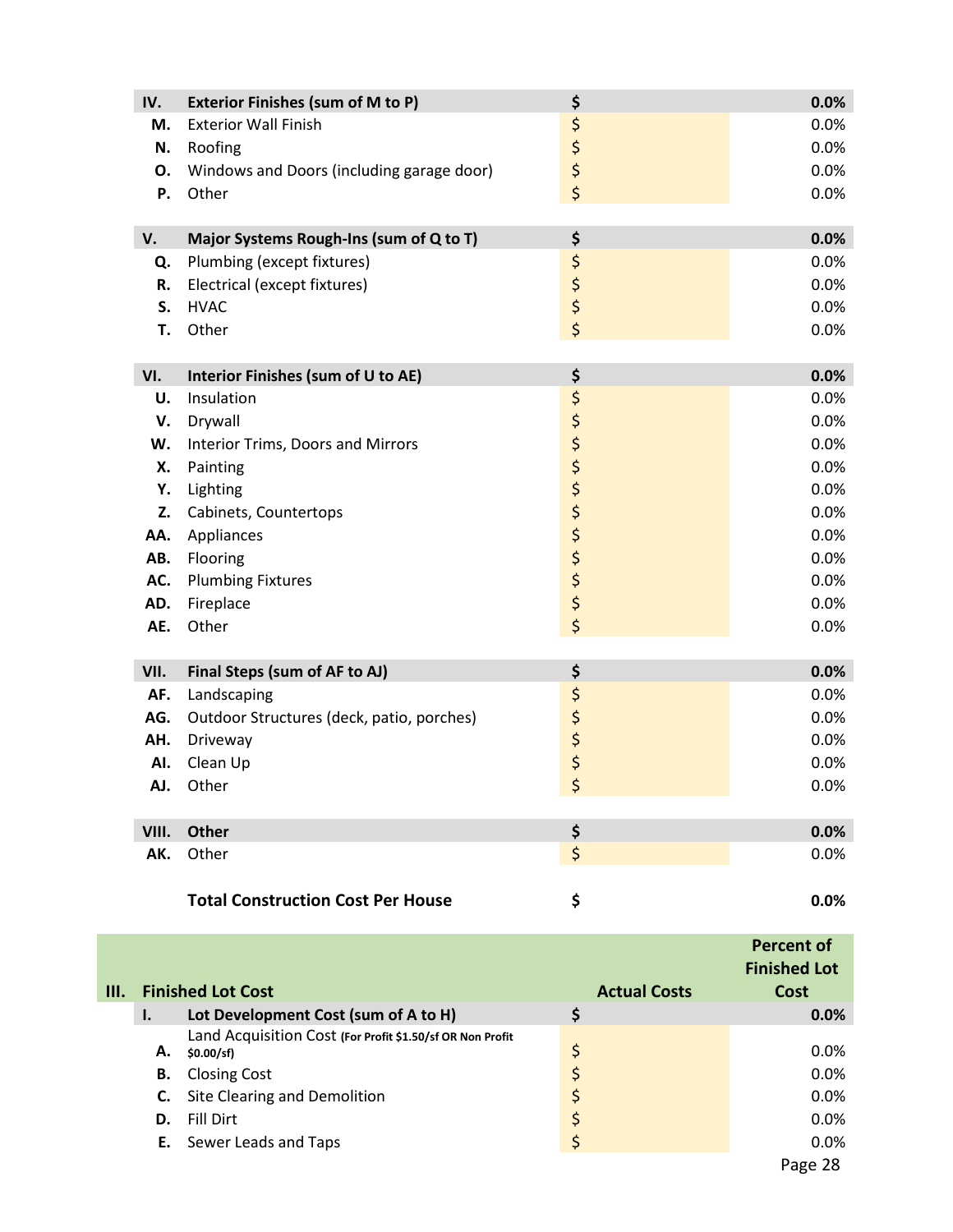|    | <b>Total Finished Lot Cost</b>                                       | $0.0\%$ |
|----|----------------------------------------------------------------------|---------|
| Н. | Other                                                                | $0.0\%$ |
|    | <b>G.</b> Tech, etc.)                                                | $0.0\%$ |
| F. | Infrastructure Cost<br>Pre-Development Due Diligence Cost (Env, Geo, | $0.0\%$ |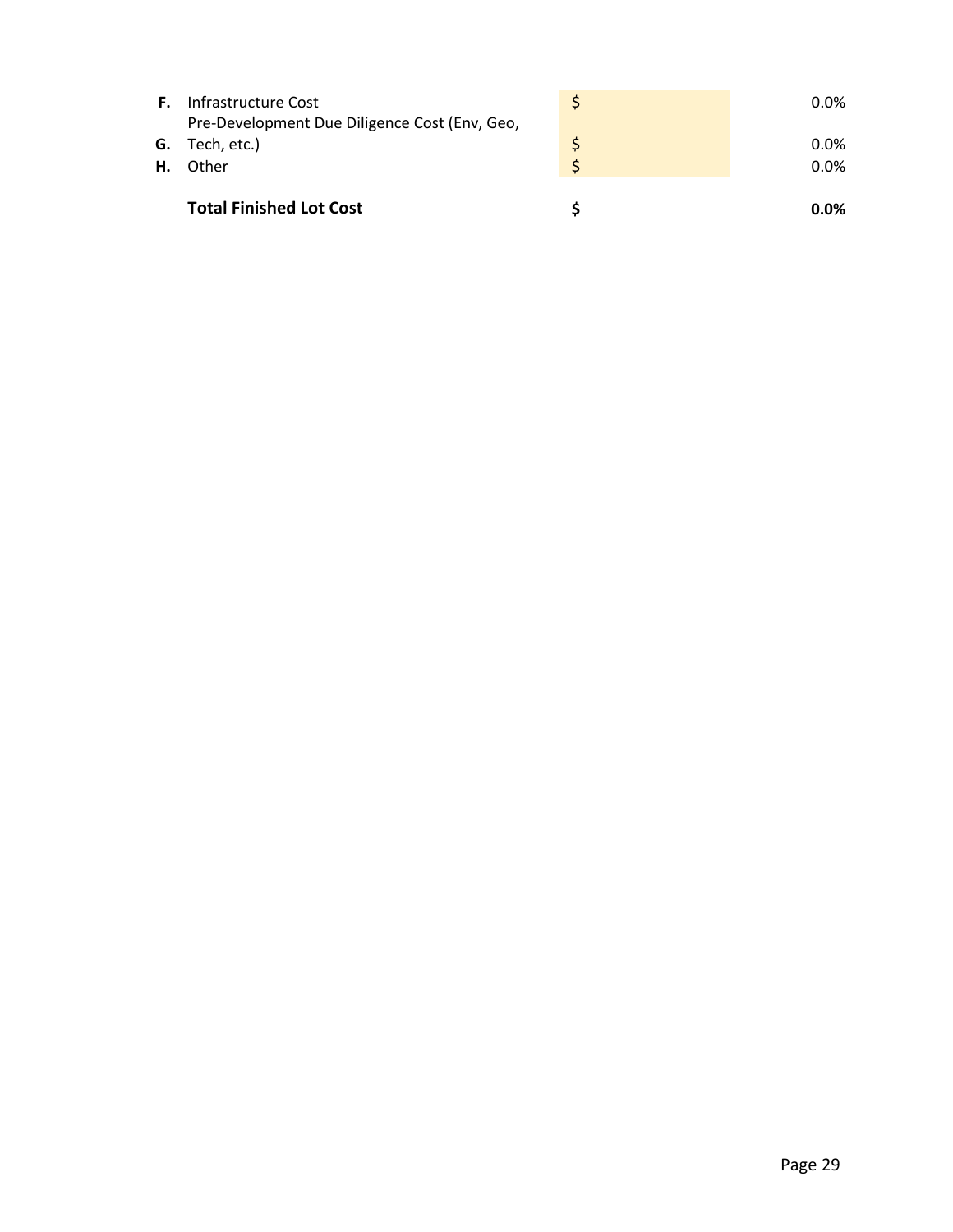# **EXHIBIT H PRICE AND COST SUMMARY**

|                       |               |                       |                           |                    | <b>Total</b>       |
|-----------------------|---------------|-----------------------|---------------------------|--------------------|--------------------|
|                       | # of          | <b>Construction</b>   | <b>Total Aggregate</b>    | <b>Sales Price</b> | Aggregate          |
| <b>Home Plan Type</b> | <b>Houses</b> | <b>Cost Per House</b> | <b>Construction Cost</b>  | <b>Per House</b>   | <b>Sales Price</b> |
| (Table 1 [1 thru 16]) |               |                       |                           |                    | (price per house   |
|                       |               |                       | (constr. cost per house x |                    | X number of        |
|                       |               |                       | number of houses)         |                    | houses)            |
| $\mathbf{1}$          |               |                       |                           |                    |                    |
| $\overline{2}$        |               |                       |                           |                    |                    |
| 3                     |               |                       |                           |                    |                    |
| 4                     |               |                       |                           |                    |                    |
| 5                     |               |                       |                           |                    |                    |
| $\boldsymbol{6}$      |               |                       |                           |                    |                    |
| 7                     |               |                       |                           |                    |                    |
| 8                     |               |                       |                           |                    |                    |
| 9                     |               |                       |                           |                    |                    |
| 10                    |               |                       |                           |                    |                    |
| 11                    |               |                       |                           |                    |                    |
| 12                    |               |                       |                           |                    |                    |
| 13                    |               |                       |                           |                    |                    |
| 14                    |               |                       |                           |                    |                    |
| 15                    |               |                       |                           |                    |                    |
| 16                    |               |                       |                           |                    |                    |

**Totals**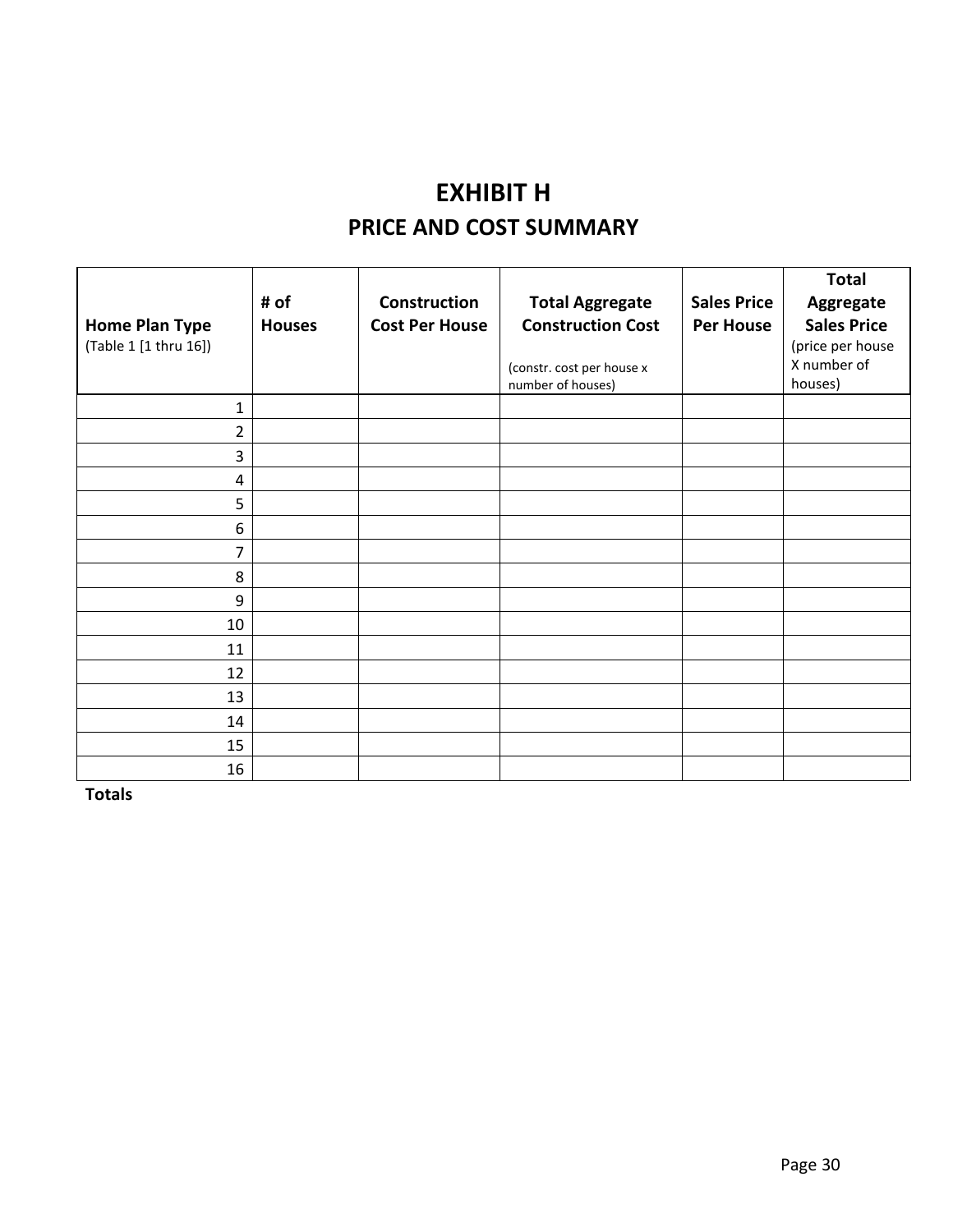## **EXHIBIT I Conflict of Interest Questionnaire**

 $\Gamma$ 

| <b>CONFLICT OF INTEREST QUESTIONNAIRE</b>                                                                                                                                                                                                                                                                                                                                                            | <b>FORM CIQ</b>        |
|------------------------------------------------------------------------------------------------------------------------------------------------------------------------------------------------------------------------------------------------------------------------------------------------------------------------------------------------------------------------------------------------------|------------------------|
| For vendor doing business with local governmental entity                                                                                                                                                                                                                                                                                                                                             |                        |
| This questionnaire reflects changes made to the law by H.B. 23, 84th Leg., Regular Session.                                                                                                                                                                                                                                                                                                          | <b>OFFICE USE ONLY</b> |
| This questionnaire is being filed in accordance with Chapter 176, Local Government Code, by a vendor who<br>has a business relationship as defined by Section 176.001(1-a) with a local governmental entity and the<br>vendor meets requirements under Section 176.006(a).                                                                                                                           | <b>Date Received</b>   |
| By law this questionnaire must be filed with the records administrator of the local governmental entity not later<br>than the 7th business day after the date the vendor becomes aware of facts that require the statement to be<br>filed. See Section 176.006(a-1), Local Government Code.                                                                                                          |                        |
| A vendor commits an offense if the vendor knowingly violates Section 176.006, Local Government Code. An<br>offense under this section is a misdemeanor.                                                                                                                                                                                                                                              |                        |
| 1  <br>Name of vendor who has a business relationship with local governmental entity.                                                                                                                                                                                                                                                                                                                |                        |
| 2<br>Check this box if you are filing an update to a previously filed questionnaire. (The law requires that you file an updated                                                                                                                                                                                                                                                                      |                        |
| completed questionnaire with the appropriate filing authority not later than the 7th business day after the date on which<br>you became aware that the originally filed questionnaire was incomplete or inaccurate.)                                                                                                                                                                                 |                        |
|                                                                                                                                                                                                                                                                                                                                                                                                      |                        |
| 3 Name of local government officer about whom the information is being disclosed.                                                                                                                                                                                                                                                                                                                    |                        |
| Name of Officer                                                                                                                                                                                                                                                                                                                                                                                      |                        |
| 4 Describe each employment or other business relationship with the local government officer, or a family member of the<br>officer, as described by Section 176.003(a)(2)(A). Also describe any family relationship with the local government officer.<br>Complete subparts A and B for each employment or business relationship described. Attach additional pages to this Form<br>CIQ as necessary. |                        |
| A. Is the local government officer or a family member of the officer receiving or likely to receive taxable income,<br>other than investment income, from the vendor?                                                                                                                                                                                                                                |                        |
| No<br>Yes                                                                                                                                                                                                                                                                                                                                                                                            |                        |
| B. Is the vendor receiving or likely to receive taxable income, other than investment income, from or at the direction<br>of the local government officer or a family member of the officer AND the taxable income is not received from the<br>local governmental entity?                                                                                                                            |                        |
| Yes<br>No                                                                                                                                                                                                                                                                                                                                                                                            |                        |
| 5<br>Describe each employment or business relationship that the vendor named in Section 1 maintains with a corporation or<br>other business entity with respect to which the local government officer serves as an officer or director, or holds an<br>ownership interest of one percent or more.                                                                                                    |                        |
| 6                                                                                                                                                                                                                                                                                                                                                                                                    |                        |
| Check this box if the vendor has given the local government officer or a family member of the officer one or more gifts<br>as described in Section 176.003(a)(2)(B), excluding gifts described in Section 176.003(a-1).                                                                                                                                                                              |                        |
| 7                                                                                                                                                                                                                                                                                                                                                                                                    |                        |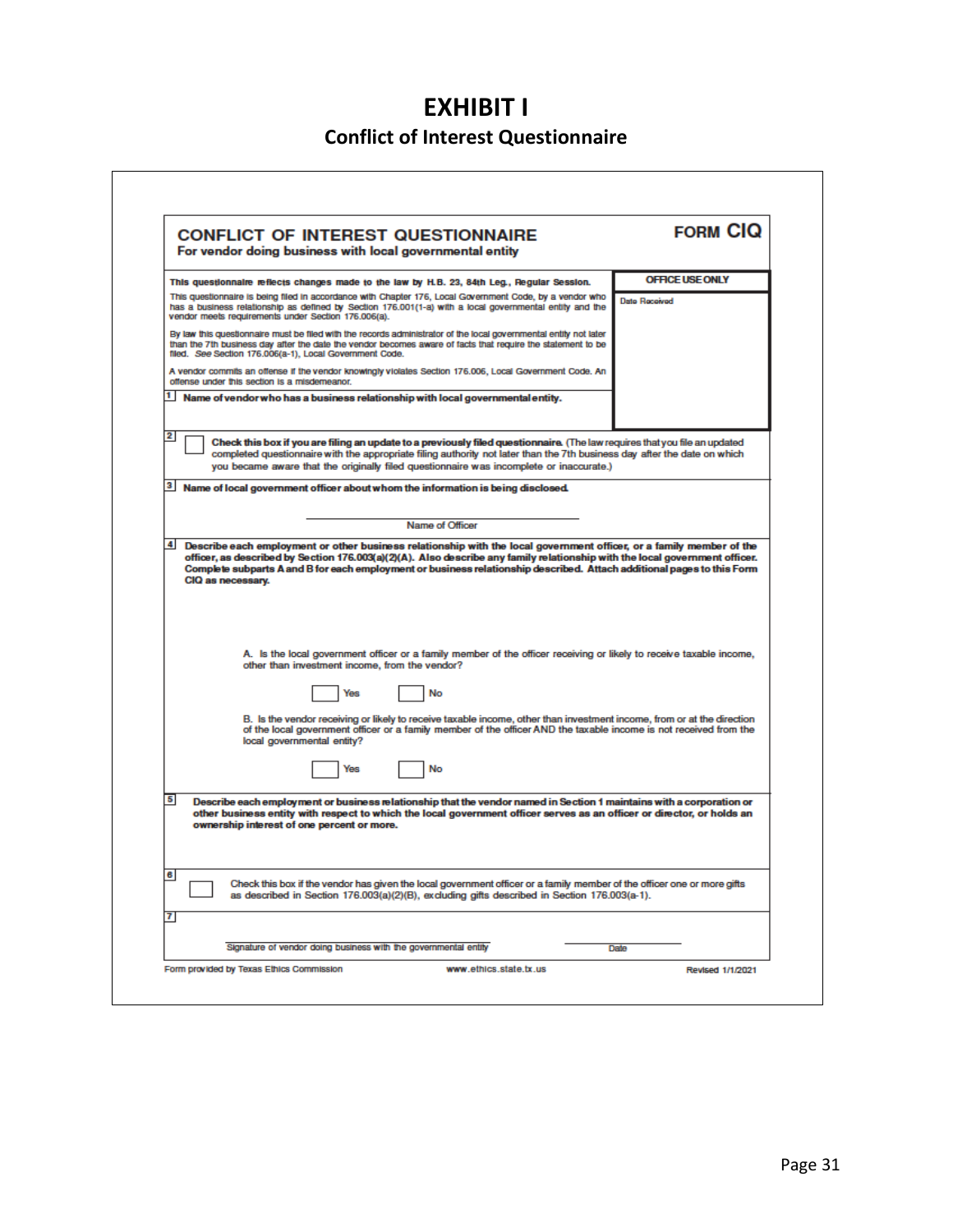# **EXHIBIT J SUMMARY SHEET**

| <b>Cluster ID</b><br>(Table 1 [1<br>thru 16]) | Home<br>Plan<br><b>Type</b> | <b>Address</b> | Home<br>Sq.<br>Feet | <b>Sales</b><br>Price | <b>Sales</b><br>Price<br>(per<br>Sq F) | Construction<br>Cost | Construction<br>Cost<br>(per Sq Ft) | # of<br><b>Bedrooms</b> | # of<br><b>Baths</b> | Household<br>@ 90 -<br>110% AMI<br>(yes or<br>no) | Household<br>< 90% AMI<br>(yes or no) |
|-----------------------------------------------|-----------------------------|----------------|---------------------|-----------------------|----------------------------------------|----------------------|-------------------------------------|-------------------------|----------------------|---------------------------------------------------|---------------------------------------|
|                                               |                             |                |                     |                       |                                        |                      |                                     |                         |                      |                                                   |                                       |
|                                               |                             |                |                     |                       |                                        |                      |                                     |                         |                      |                                                   |                                       |
|                                               |                             |                |                     |                       |                                        |                      |                                     |                         |                      |                                                   |                                       |
|                                               |                             |                |                     |                       |                                        |                      |                                     |                         |                      |                                                   |                                       |
|                                               |                             |                |                     |                       |                                        |                      |                                     |                         |                      |                                                   |                                       |
|                                               |                             |                |                     |                       |                                        |                      |                                     |                         |                      |                                                   |                                       |
|                                               |                             |                |                     |                       |                                        |                      |                                     |                         |                      |                                                   |                                       |
|                                               |                             |                |                     |                       |                                        |                      |                                     |                         |                      |                                                   |                                       |
|                                               |                             |                |                     |                       |                                        |                      |                                     |                         |                      |                                                   |                                       |
|                                               |                             |                |                     |                       |                                        |                      |                                     |                         |                      |                                                   |                                       |
|                                               |                             |                |                     |                       |                                        |                      |                                     |                         |                      |                                                   |                                       |
|                                               |                             |                |                     |                       |                                        |                      |                                     |                         |                      |                                                   |                                       |
|                                               |                             |                |                     |                       |                                        |                      |                                     |                         |                      |                                                   |                                       |
|                                               |                             |                |                     |                       |                                        |                      |                                     |                         |                      |                                                   |                                       |
|                                               |                             |                |                     |                       |                                        |                      |                                     |                         |                      |                                                   |                                       |
|                                               |                             |                |                     |                       |                                        |                      |                                     |                         |                      |                                                   |                                       |

**Totals**